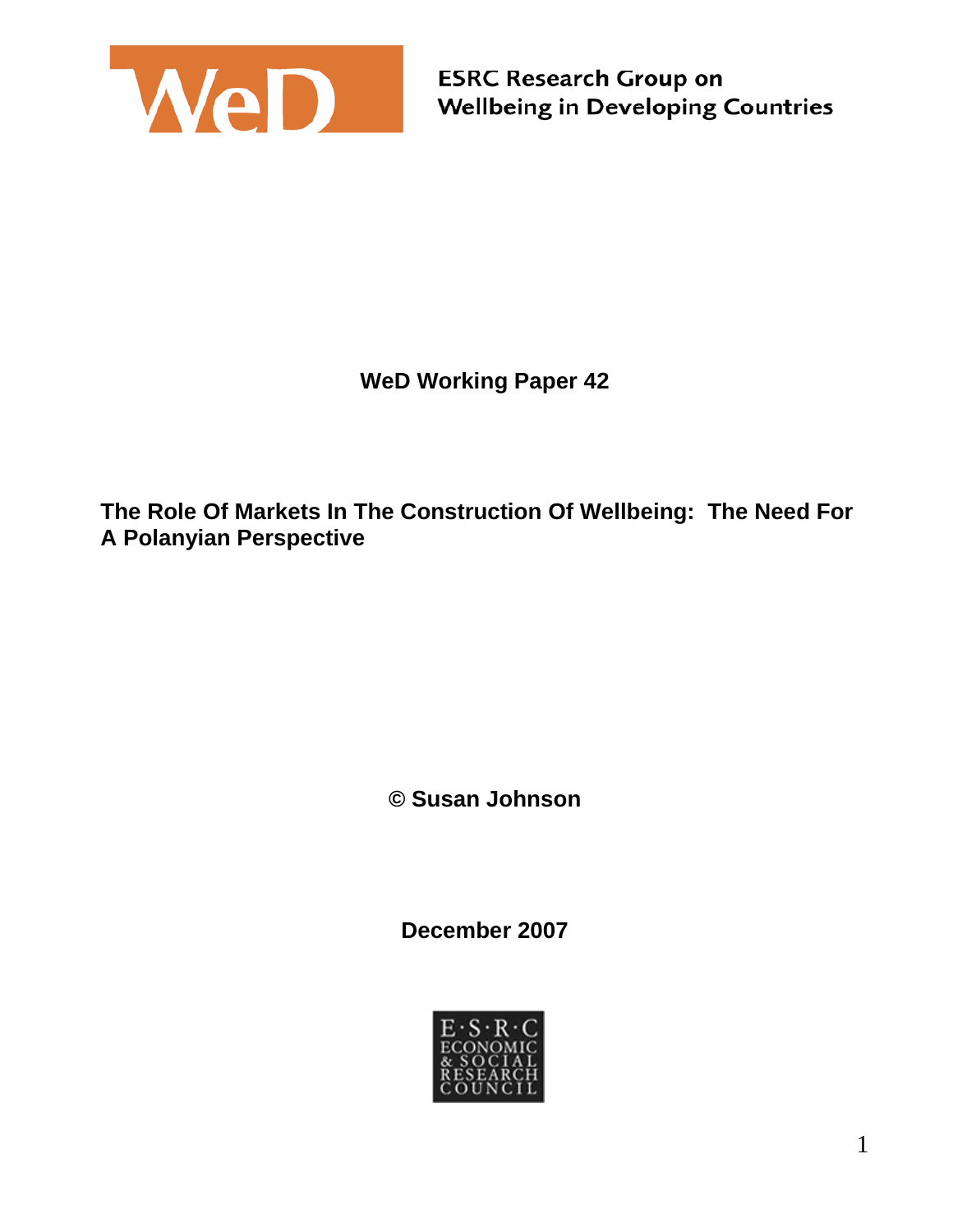#### **WeD - Wellbeing in Developing Countries ESRC Research Group**

WeD is a multidisciplinary research group funded by the ESRC, dedicated to the study of poverty, inequality and the quality of life in poor countries. The research group is based at the University of Bath and draws on the knowledge and expertise from three different departments (Economics and International Development, Social and Policy Sciences and Psychology) as well as an extensive network of overseas contacts and specific partnerships with institutes in Bangladesh, Ethiopia, Peru and Thailand. The purpose of the research programme is to develop conceptual and methodological tools for investigating and understanding the social and cultural construction of wellbeing in specific countries.

#### **Correspondence**

The Secretary Wellbeing in Developing Countries ESRC Research Group (WeD) 3 East 2.10 University of Bath Bath BA2 7AY UK

**E-mail:** wed@bath.ac.uk www.welldev.org.uk **Tel:** +44 (0) 1225 384514

A large print size version of this paper is available on request.

#### **Working Paper Submission**

For enquiries concerning the submission of working papers please contact Ian Gough by email: i.r.gough@bath.ac.uk or by writing to the above address.

#### **Acknowledgements**

The support of the Economic and Social Research Council (ESRC) is gratefully acknowledged. The work was part of the programme of the ESRC Research Group on Wellbeing in Developing Countries.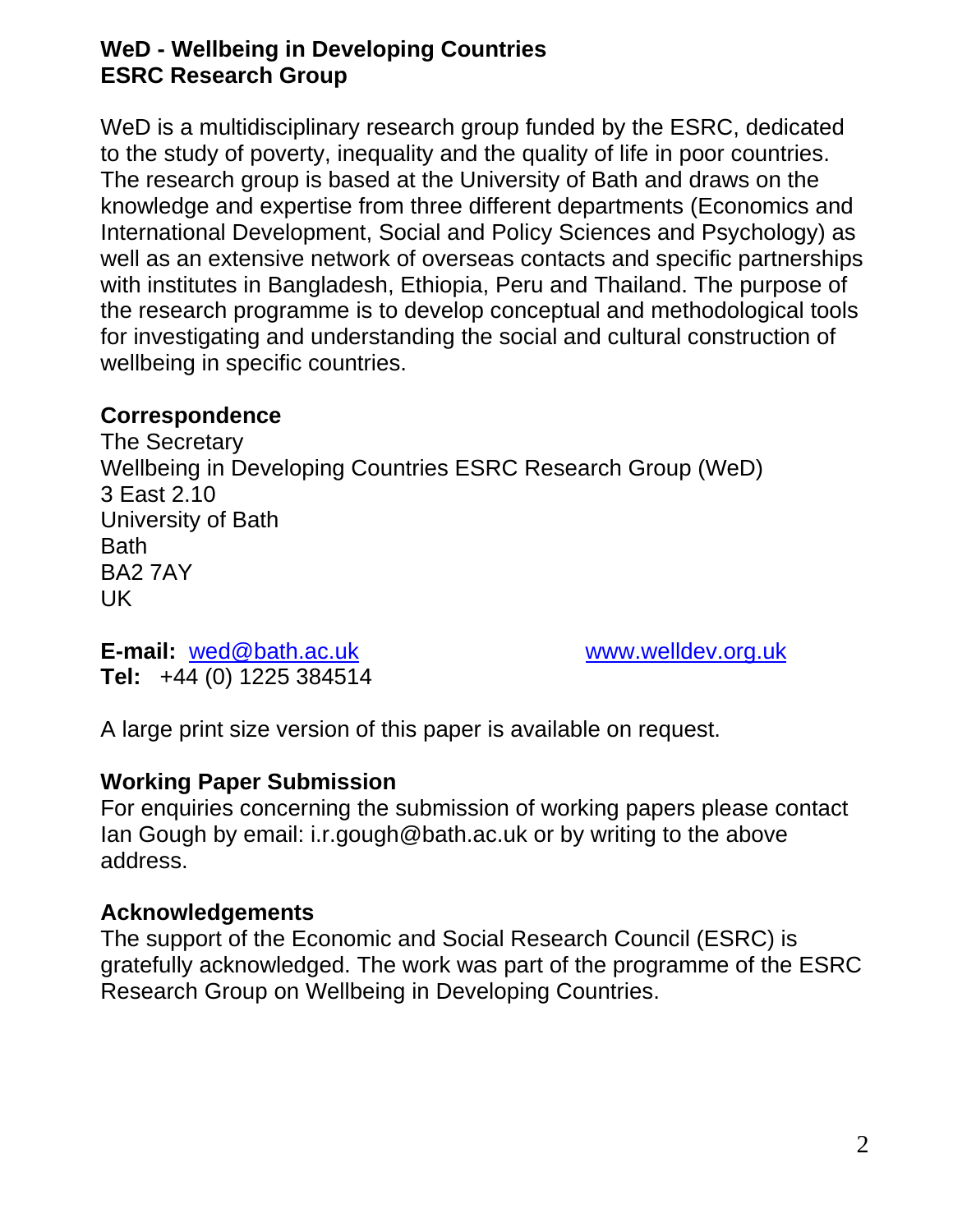#### **The role of markets in the construction of wellbeing: the need for a Polanyian perspective**

Susan Johnson Department of Economics and International Development, University of Bath. S.z.Johnson@bath.ac.uk

## **Abstract:**

*Recent research on subjective wellbeing (SWB) has demonstrated the prime importance of social factors such as relationships with family and friends alongside income and work. While it has offered a new route to measuring utility for economists, SWB has revealed "puzzles and paradoxes" in relating it to income. Wellbeing is an holistic concept which seeks to engage with understanding people's lives as they are lived in society. But the analytical boundaries between the social sciences thwart such an enquiry. After reviewing key findings on work and income for their connection to social dimensions, this paper reviews writings of key contributors to the SWB literature – Layard and Sen – and traces the problem to the use of the analytical concept of the self-regulating market. Polanyi's The Great Transformation argues that the idea of the market as a self-regulating mechanism itself drove the promotion of a laissez-faire economy, so becoming detached from society. Polanyi contends that the concept of the market has itself to be re-embedded in wider society if we are to understand the means through which provisioning of needs takes place. Polanyi's concept of the institutedness of the economy through reciprocity and redistribution as well as exchange provides a useful starting point for this investigation.* 

## **Keywords:**

Subjective wellbeing; Polanyi; intrinsic motivation; procedural utility; inequality

# **1. INTRODUCTION**

Recently the study of happiness and wellbeing has become of significant interest to economists. Psychologically validated measures of subjective wellbeing (SWB) and happiness have offered a new route to measuring utility for economists (Gough, McGregor et al. 2007) and hence the ability to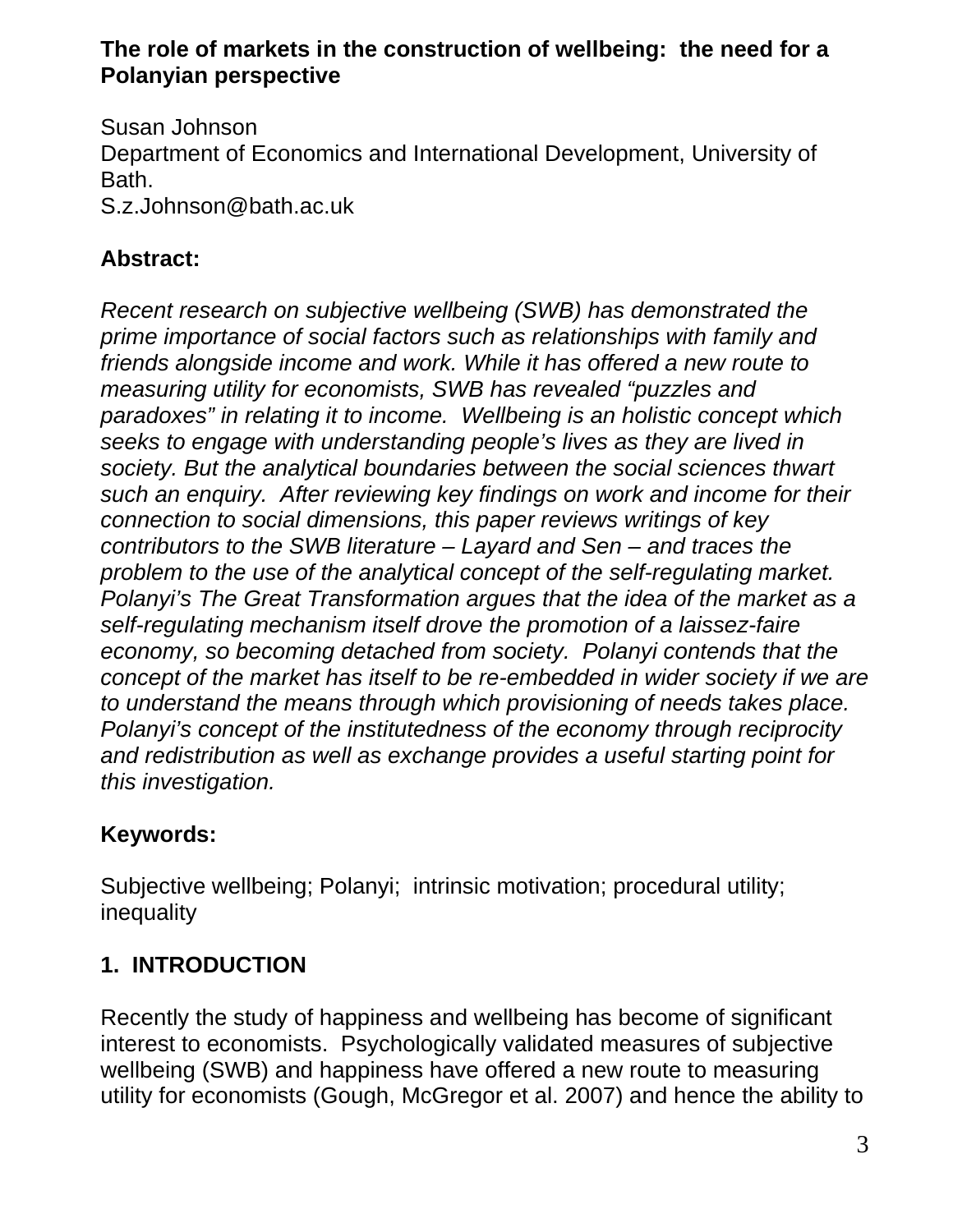examine the relationship between income and utility. This research has produced "puzzles and paradoxes" (Gasper 2004) for economists particularly because the findings consistently show that increasing levels of income do not necessarily translate into rising levels of reported SWB. Moreover, this research demonstrates that SWB is significantly determined by social factors such as relationships to family, friends and community, trust and values.

Since wellbeing is an holistic concept that seeks to engage with understanding people's lives as they are lived in society, it is not surprising that both economic and social factors are important. However, in seeking to better theorise its determinants this raises the question of whether the apparent puzzles and paradoxes that are arising are a result of analytical boundaries between the social sciences themselves. An understanding of the way people experience wellbeing does then require a better theorisation and reconnection of the relationship between the social and economic factors themselves. This endeavour necessarily confronts the methodological boundary that divides economics and sociology, central to which is the analytical concept of the self-regulating market. In reviewing the writings of key contributors to the SWB literature – Layard and Sen - we find that the boundary is clearly problematic, but the study of happiness and wellbeing presents a renewed need to tackle it.

However, to suggest that this is only an intellectual division of labour is too narrow and does not explain the apparent enormity of the task involved in re-connecting social to economic behaviour which appears to derive from more than simply intellectual foundations. This suggests the need to stand back and understand how it is that the analytical concept of the selfregulating market is so detached from other social science disciplines. Polanyi can help us here. In *The Great Transformation,* he explains the role that the developing conceptualisation of the self-regulating market played in the development of capitalism in the  $19<sup>th</sup>$  century. He argues that development of the idea of the market as a self-regulating mechanism itself drove the promotion of a laissez-faire economy. In this the analytical concept of the market became detached from society itself while presenting the prospect of an achievable goal (following Bentham) "to deliver the greatest happiness to the greatest number" (Polanyi 2001:145). Polanyi argues that the analytical market has to be re-embedded in wider society if we are to understand the means through which provisioning of needs takes place and offers some conceptual tools to do this.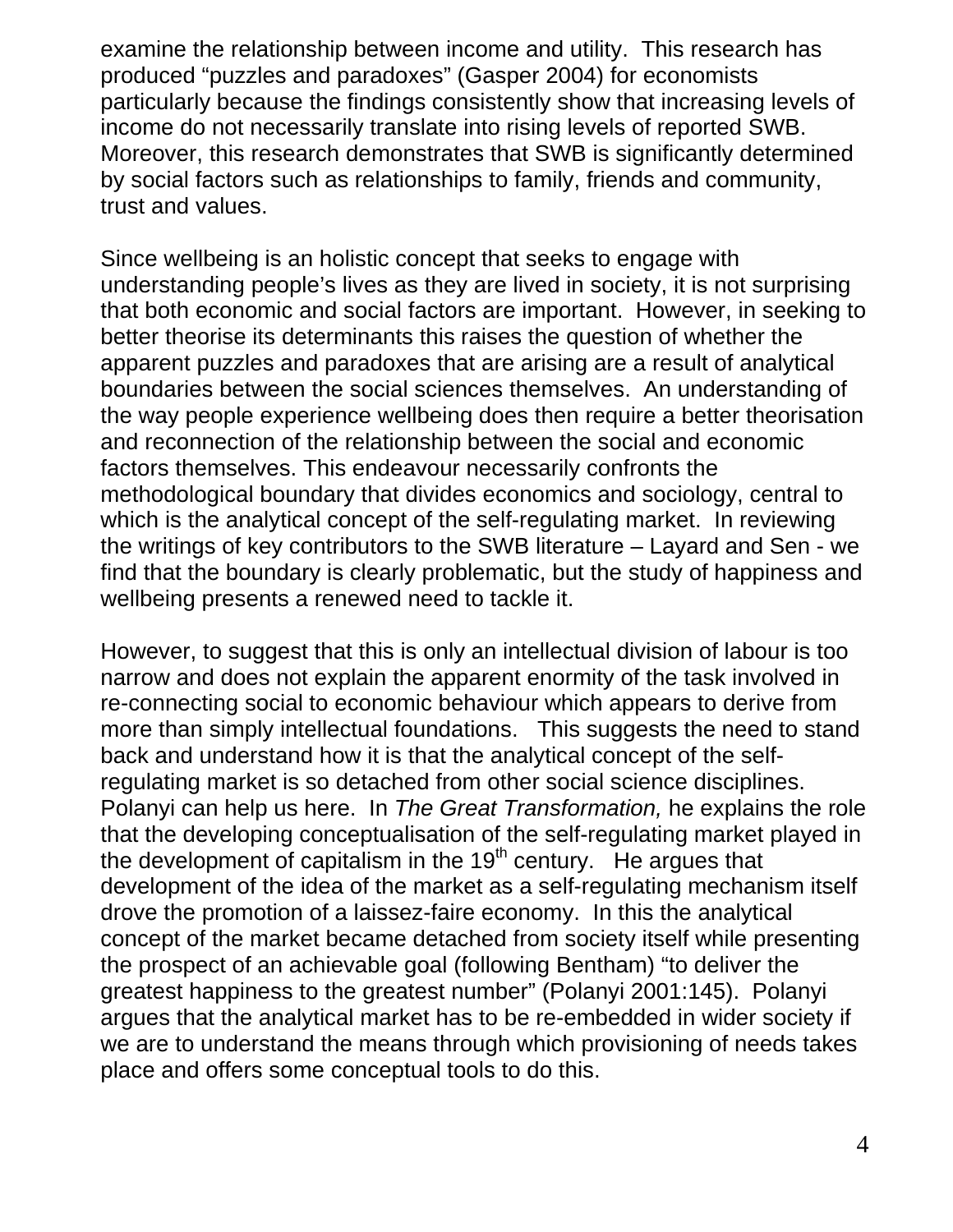The purpose of the Wellbeing in Developing Countries Research Programme (WeD) at the University of Bath is to develop a coherent conceptual and methodological framework for understanding the social and cultural construction of wellbeing in specific developing societies. WED is seeking to move away from understandings of wellbeing that have dominated both development theory and practice with a focus on material outcomes, to a broader understanding which recognises the role of social interaction, culture and relationships both in the processes through which people construct their lifeworlds and the outcomes that arise. It has therefore defined wellbeing as "a state of being with others, where human needs are met, where one can act meaningfully to pursue one's goals and where one enjoys a satisfactory quality of life" (Wellbeing in Developing Countries Research Group 2007). This definition allows for a conception of wellbeing that has both objective and subjective dimensions and recognises that these are socially constructed. The conceptual framework underlying this approach is one in which people deploy the resources to which they have access, to meet their needs and goals and produce their wellbeing. The processes (both actions and inactions) that lead to these outcomes are both influenced by and in turn reproduce social structure. These processes and outcomes potentially redefine needs and goals in an ongoing and dynamic process. Thus WeD adopts a structuration ontology concerned with the interaction of agency and structure in the ongoing reproduction of wellbeing outcomes and in which structures are "repeated relationships …with a range of degrees of formality and tangibility" (McGregor and Kebede 2003:11) and that these vary from conventions and norms, to institutions and formally codified laws. Social structure is holistically defined in relation to economic, political, social and cultural structures, and is analytically presented in terms of policy regimes, political economy, social and cultural norms and values.

While the research objective contains no mention of the economy, economic activity or of markets it is self-evident that economic activity is a key dimension of wellbeing. The objective therefore requires that we move beyond a focus on economic outcomes to the role both economic activity and its outcomes play in its social and cultural construction and how this contribution can best be explored conceptually and methodologically. This approach to theorising wellbeing therefore requires an approach to the analysis of the economy and market relationships that connects it and embeds it in wider society. The purpose of this paper is to both to demonstrate how findings of SWB research clearly indicate the need for this and to explore Polanyi's perspective on both the source of this need and his approach to reconnection.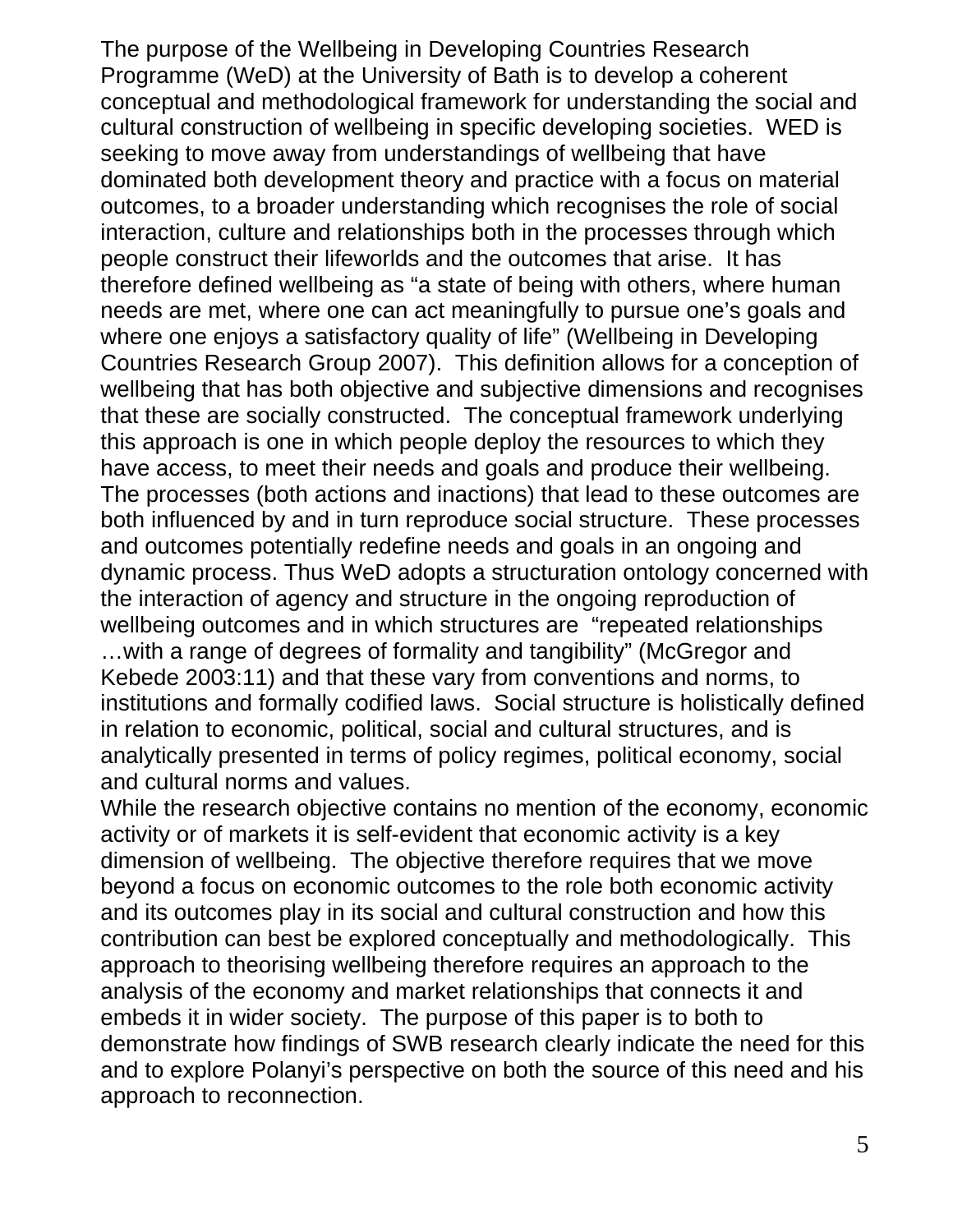The paper proceeds as follows. It first very briefly overviews key findings of the literature on economics of happiness and SWB and then highlights two areas of this literature that directly concern the relationship between economic and social dimensions of wellbeing and so are of interest in considering it holistically. First, the role of intrinsic motivation in work and procedural utility more generally which highlight the importance of the fact that the process through which economic activity takes place matters. Second, is the effect of inequality and social status on SWB which has implications for the way power is exercised in these processes. Both of these areas of work highlight the fact that it is not only the outcomes of market interaction that matter for SWB but that processes of social interaction in markets are themselves important and cannot be fully disconnected from other aspects of social life. This being the case, the question arises as to how the processes of economic interaction are analysed and dealt with in discussions on wellbeing. The next section therefore considers how two key contributors – Layard and Sen – approach the issue. It finds that the influence of the analytic of the self-regulating market is pervasive in obscuring the relationship between the two. The following section therefore turns to Polanyi for an explanation of the underlying nature of the problem itself . Polanyi argued that the analytical concept of the self-regulating market was itself an instrument of a project to dis-embed the market from social relations - a project that is ultimately impossible. We then briefly examine how Polanyi's analytical tools can enable us to start the reconstructive project of building a conceptual framework for understanding the social and cultural construction of wellbeing with the economic dimensions in place.

## **2. FINDINGS FROM RESEARCH ON HAPPINESS AND WELLBEING**

The study of happiness and wellbeing using psychologically derived metrics has indicated that a wider range of factors than income alone are important. Economists have been concerned to explain what appear as "paradoxes and puzzles" (Gasper 2004) in the relationship between rising incomes and static or only slowly increasing levels of happiness. Studies using subjective wellbeing measures (SWB) of happiness or satisfaction with life, have consistently produced three main results:

(i) people who are richer in terms of income are happier than poorer people in cross-sectional comparisons within countries; and in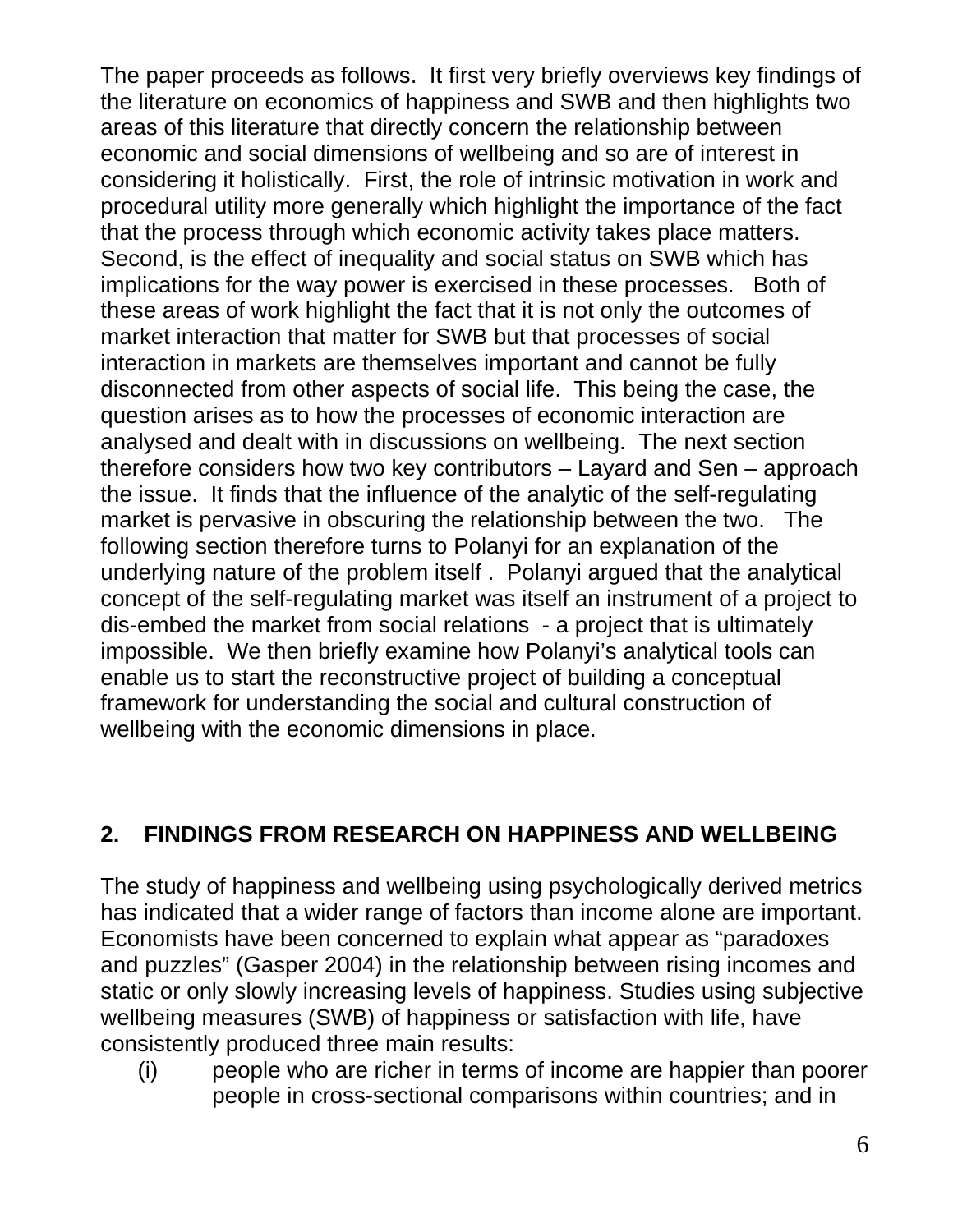cross-country comparisons, countries with higher per capita incomes have higher reported levels of happiness than those with lower per capita incomes

- (ii) but in cross-country comparisons increases in income above a certain level (usually around \$15,000 (Frey and Stutzer 2002)) produce much smaller increases in happiness.
- (iii) And in longitudinal studies happiness has remained relatively static although income has increased significantly in real terms (evidence is mainly from developed countries).

This latter result is known as the Easterlin paradox (Easterlin 2002) and much effort has been put into explaining it. Three explanations are current. First, adaptation in which people rapidly adjust to the lifestyle and possessions which higher incomes allow and hence continually strive for more with smaller increases in happiness arising each time as a result. Second, the hedonic treadmill effect in which an homeostatic process results in the restoration of levels of happiness which are inherited and characteristic of the individual after circumstances have changed – whether for better or worse. Third, that people tend to rate their happiness depending on their status with respect to comparison groups with the overall effect that richer people are more likely to be looking down when they are making comparisons with their peers whereas poorer people are more likely to have better off people in their comparison groups so explaining the general effect that richer people are happier than poor people. These results suggest the inadequacies of income as a sole proxy measure of SWB and have put emphasis on finding other explanations for the deviations revealed.

Layard argues that there are seven "big" factors that affect happiness (Layard 2005:63). In order of importance these are: family relationships; financial situation; work; community and friends; health; lastly personal freedom and personal values although these two cannot be ranked. Two of these seven factors are factors that are primarily economic and operate with the mediation of markets: financial situation (income and wealth) and work, the remaining five are clearly factors that would be regarded as social concerning relationships to the family, friends and community.

The rest of this section highlights two areas of the SWB literature that directly concern the social dimensions of the two economic aspects of wellbeing – work and income. First, the role of intrinsic motivation in work and more generally the role of procedural utility which highlight the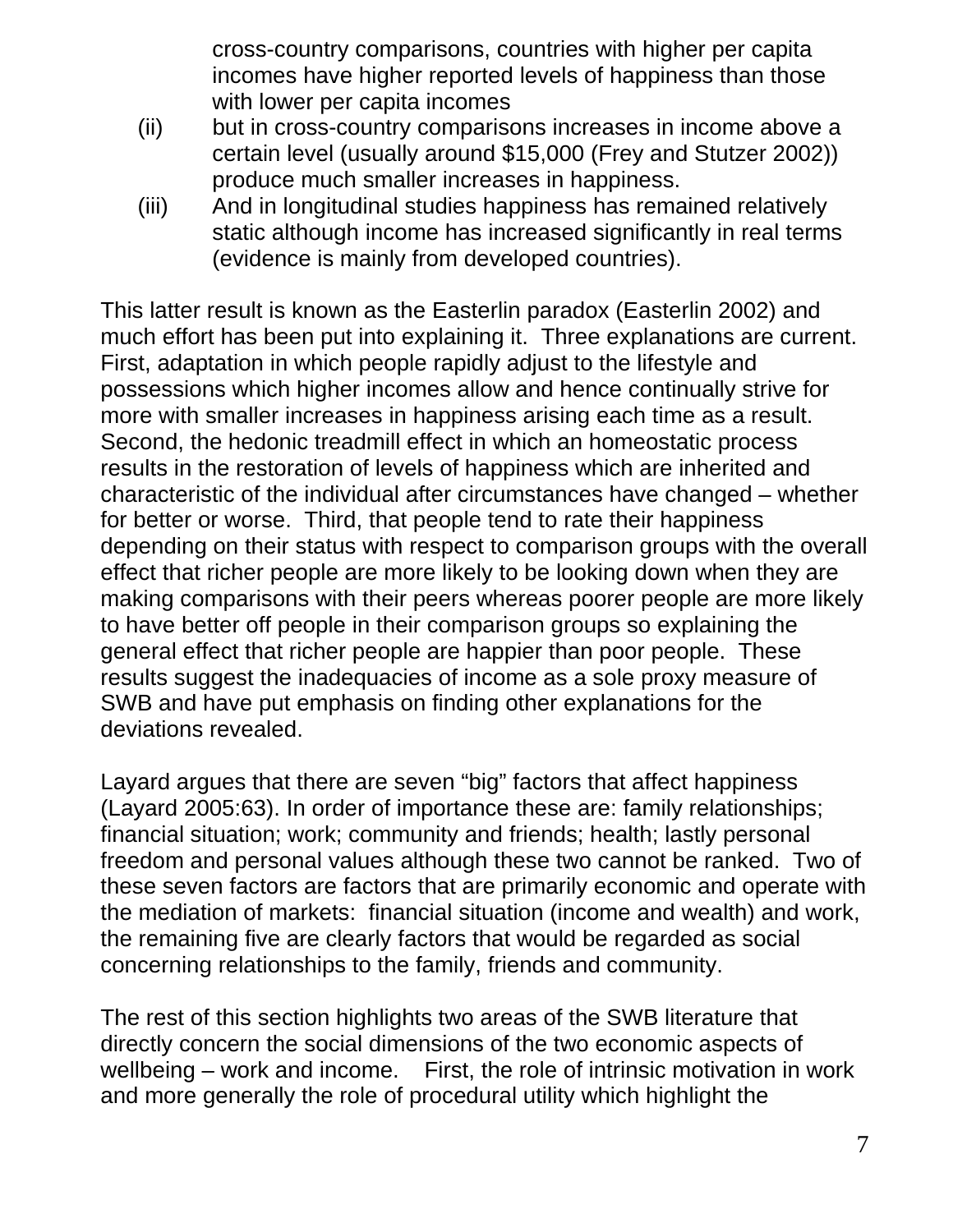importance of the fact that the process through which economic activity takes place matters. Second, is the effect of inequality and social status on SWB which has implications for the way for the way power is exercised in these processes.

#### **Intrinsic motivation and procedural utility**

Work is one of Layard's "big seven" factors mentioned above: those who are satisfied with their work are more likely to be satisfied with other aspects of their life - although the causation could of course go in either direction (Frey and Stutzer 2002). Studies have estimated the loss of happiness - the pure happiness effect - related to being unemployed, independently of the income effect, and it is found to far outweigh the income effect and so deeply questions economist's assumptions about the disutility of work (Clark and Oswald 1994). One approach to the explanation for this is work that builds on psychologists work on the "hidden costs of reward" (Lane 1991; Frey 1997). This recognises that the motivation for work may be both intrinsic and extrinsic (instrumental). Intrinsic motivation encompasses aspects of work which relate to developing personal control, skills and personal contacts. Extrinsic rewards on the other hand are those related to pay, working conditions, job security, physical security and social status. Satisfaction at work has been shown to be positively related to both of these aspects of reward. However, the balance of incentives that supports them is important – management of an employee by interventions that are experienced as controlling can undermine intrinsic motivation whereas those that are felt to be supportive raise motivation and satisfaction (Frey and Stutzer 2002).

Frey has developed "crowding theory" as an economic theory of personal motivation that seeks to systematically explore the interaction of intrinsic and extrinsic motivation in relation to relative price effects. In this, he is not concerned with the origins of intrinsic and extrinsic motivation per se but with their relationship to prices and the circumstances under which extrinsic motivation - usually price – can crowd out intrinsic motivation (Frey 1997) an effect that economics usually assumes is either non-existent or constant. The point here is that where actions are motivated by intrinsic rewards – volunteer work is often cited as an example – then actually offering to pay can actually undermine this motivation. Frey argues that it is important to understand under what conditions intrinsic motivation may be crowded out since this is central to the design of incentives more generally. There is also the possibility that crowding out intrinsic motivation in one area has spill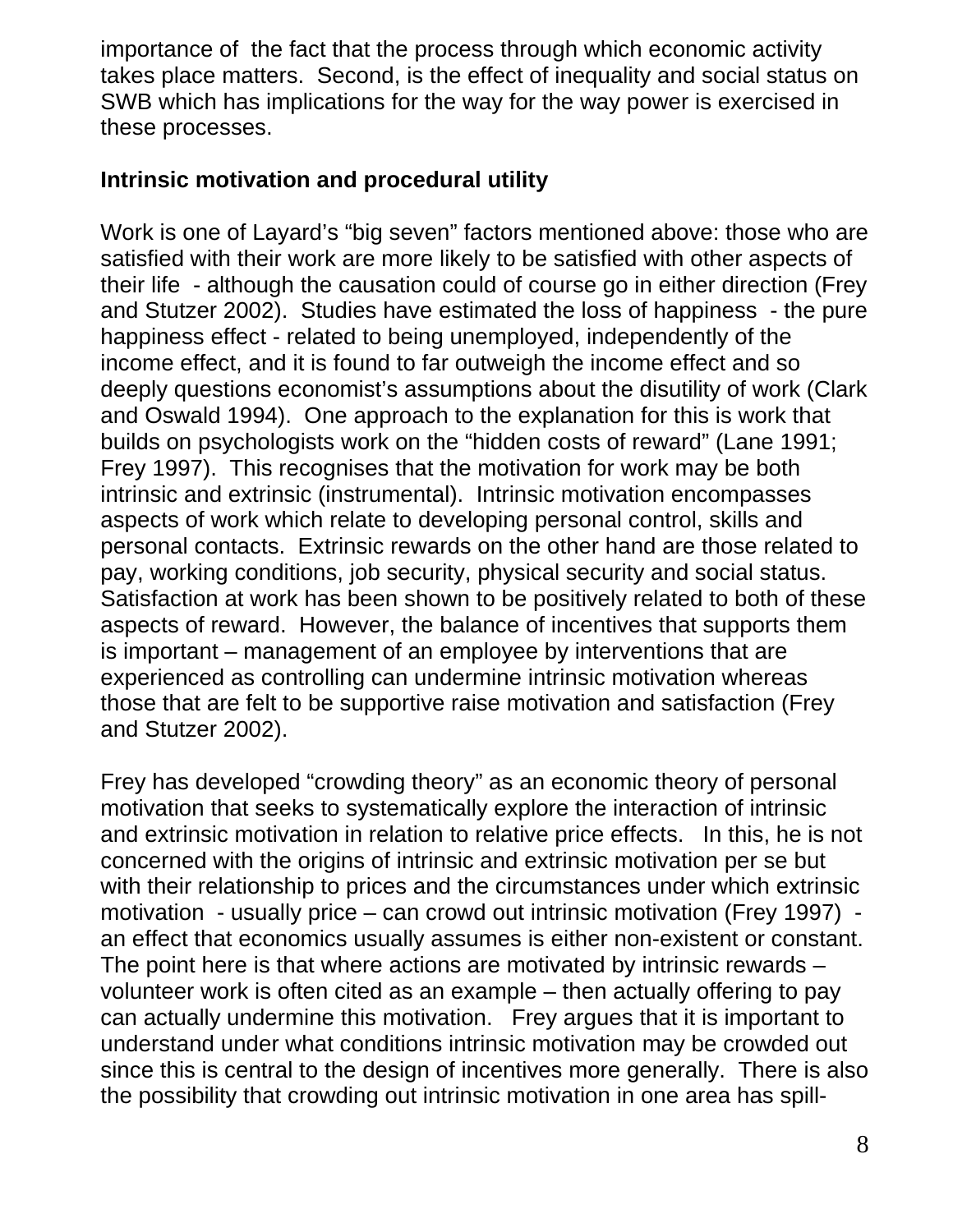over effects on other areas of behaviour, so reducing intrinsic motivation in these also. One example he uses, is the case of the siting of a nuclear waste repository in Switzerland. He argues that citizens may recognise the civic need to do this and accept it in their own community, in part because they recognise the legitimacy of the procedure through which the decision for siting the facility has gone. However he found that when compensation was offered as part of the package, the level of acceptability of the siting decision fell and suggests that this demonstrates the crowding out effect of offering these extrinsic rewards on the intrinsic motivation to accept the scheme as a civic duty. Moreover, once compensation is introduced as a norm, the implication is that it actually changes the underlying social problem and can therefore spill over onto other issues that raise similar concerns.

Frey and Stutzer (2002) go further to examine the idea that the process as well as the outcome matters, that fairness, honesty and other aspects of the process of interaction are things that people gain wellbeing from. They argue that some economists have indicated that such "procedural utility" (p153) is important (including Sen) pointing out that there is a wide social science literature in psychology, politics and sociology that examines the value of participation. They investigate procedural utility by examining voting in Switzerland since rational choice theories suggest that people will not vote because they cannot effect the outcome. Cantons in Switzerland exercise political decentralisation in different ways with respect to the numbers of referenda that they hold, the differences in wellbeing arising from different degrees of participation in the political process can be calculated. Going a step further, since foreigners are not able to vote they can calculate the differential effect that actually participating has over not having the right to participate. They find that those living in areas of Switzerland with greater participation rights experience higher subjective wellbeing and they also find that the this effect is smaller for foreigners (p167), so supporting the notion that this procedural utility exists in practice. While this is an example from politics, it strongly builds on ideas of intrinsic work motivation to suggest that if participation and procedure is important in this area then it is also likely to be important in economic interactions.

This concern for the procedural aspects of market experience is also argued by Lane (1991), who argues for happiness and human development as the objectives to be maximised. For him, human development arises from cognitive complexity, autonomy and personal control (or self-attribution) and self-esteem. He takes the view that work is the key means through which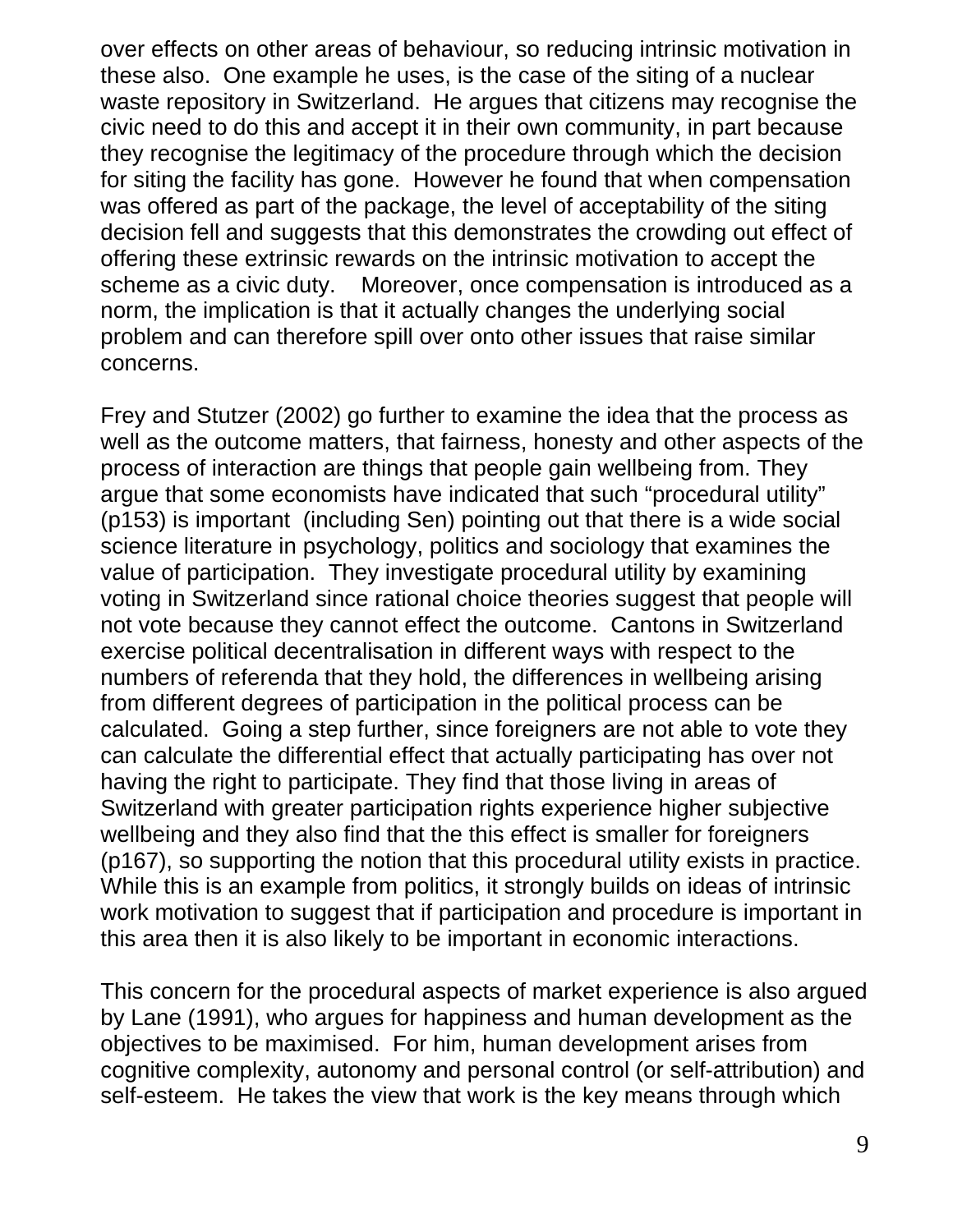the market contributes to human development and particularly emphasises the role of intrinsic motivation. However, he also argues that market transactions for consumers are a site in which cognitive complexity is developed in dealing with transactions and learning takes place - also arising from the use of money. Further that transactions contribute to the development of self-attribution as they are a means through which the individual learns how others react to one's own actions. It also contributes to self-esteem because it offers opportunities for participation and achievement with expanding choices and specialities further creating these opportunities in contrast to a sole focus on participation via political rights. Moreover, he argues that these opportunities are not dependent on income beyond the poverty level.

This view that intrinsic motivation is important supports the idea that people undertake action and behaviour due to its intrinsic value and hence that social interactions that embody such values also matter. However, these sources of wellbeing can in turn be crowded out by bringing the logic of payment and the market into these areas of social life, which can be detrimental to society as a whole. At the same time according to Lane, the market as a locus of social activity and interaction can have positive dynamic effects on learning, the opportunities for establishing autonomy and self-esteem through them.

#### **Inequality, status and power**

A second area of emerging work and findings in research on happiness and wellbeing relates to the role of inequality and social status. As indicated above, one of the attempts to explain the Easterlin paradox is that people's relative positions – their status within society – matters.

The effects of income inequality on reported SWB differ between developed and developing economies (Graham forthcoming). While studies in the US and Europe find insignificant impacts on happiness, results from Latin America find that it has a positive impact on the rich and a negative impact on the poor. A proposed explanation of these results is that in developed countries inequality is a signal of the potential for upward mobility and hence does not negatively affect SWB. Graham and Felton (2005) argue that these results from Latin America may be different to previous studies because underlying inequality is much higher and hence may be seen as a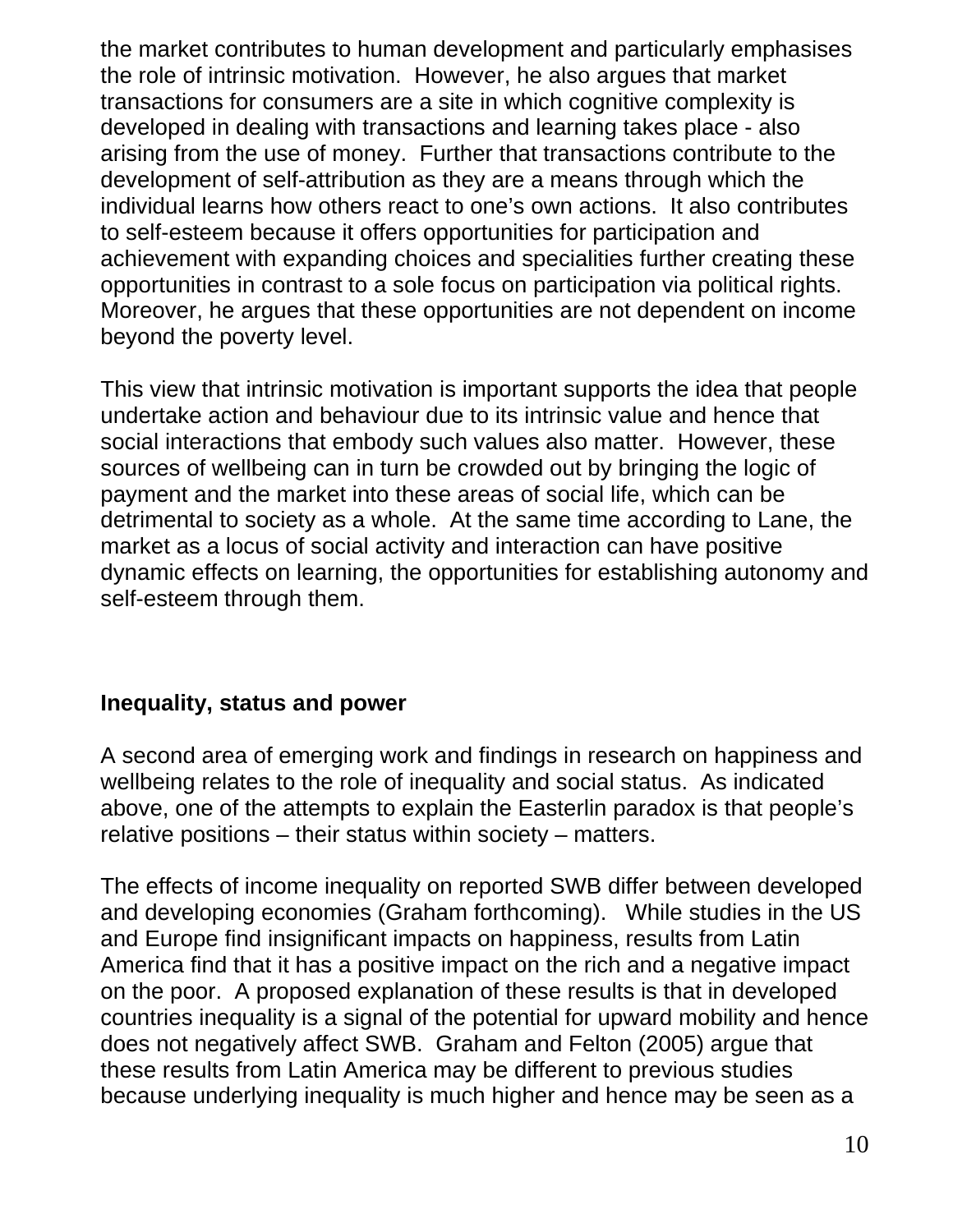signal of persistent advantage or disadvantage – so affecting rich and poor groups differently. Moreover, citing studies that have shown the status and relative positions affect SWB , they also examine the effect of what they call "inequality per se" (ibid:2). This is the effect of inequality between groups based on race, family background, location or quality of education, and not just the outcome of these effects as reflected in income. They find that the impact of these on SWB is also important and may be more important than income inequality in Latin America, hence making the case that SWB derives from differential social positions and not just the income inequality that may result from these, that is that social status in itself affects SWB. While their findings on the relationship of SWB to inequality in Latin America may run counter to findings from work on developed countries this study suggests that the relationship may be particularly important in some countries and is therefore an issue that should be systematically considered.

Apart from evidence to suggest that differences in SWB measures may be explained by differential status in some contexts, it has also been argued that social status plays a key role in explaining differential health outcomes in a developed country context (Marmot 2004; Wilkinson 2005). Marmot's study of UK civil servants over a period of thirty years shows that inequalities in health outcomes – what he calls the "the social gradient" (Marmot 2004) - cannot be explained by factors such as income, occupation and education. Rather he argues that status is the critical factor in determining these outcomes because it signals the degree of autonomy or control people have over their lives and the nature of their participation in society and it is these that crucially determine how they are affected by them and their response to them.

The role of people's relative position in terms of status is therefore being used to explain differential outcomes in terms of both objective and subjective wellbeing. Given that status is not just an outcome but part of the process of interaction, these findings beg the question of its relationship to dimensions of power. Thus it is not only the process of social interaction that matters in markets as elsewhere in society but we must consider the effect that status plays in influencing the power different players have in their market and social interactions. The market analytic is premised on voluntary exchange, but as Frey indicates "as soon as one moves outside the perfect market, personal interactions become important… This is obvious for decision-making systems centred on bargaining where the actors necessarily enter into social interactions" (Frey 1997:93). Since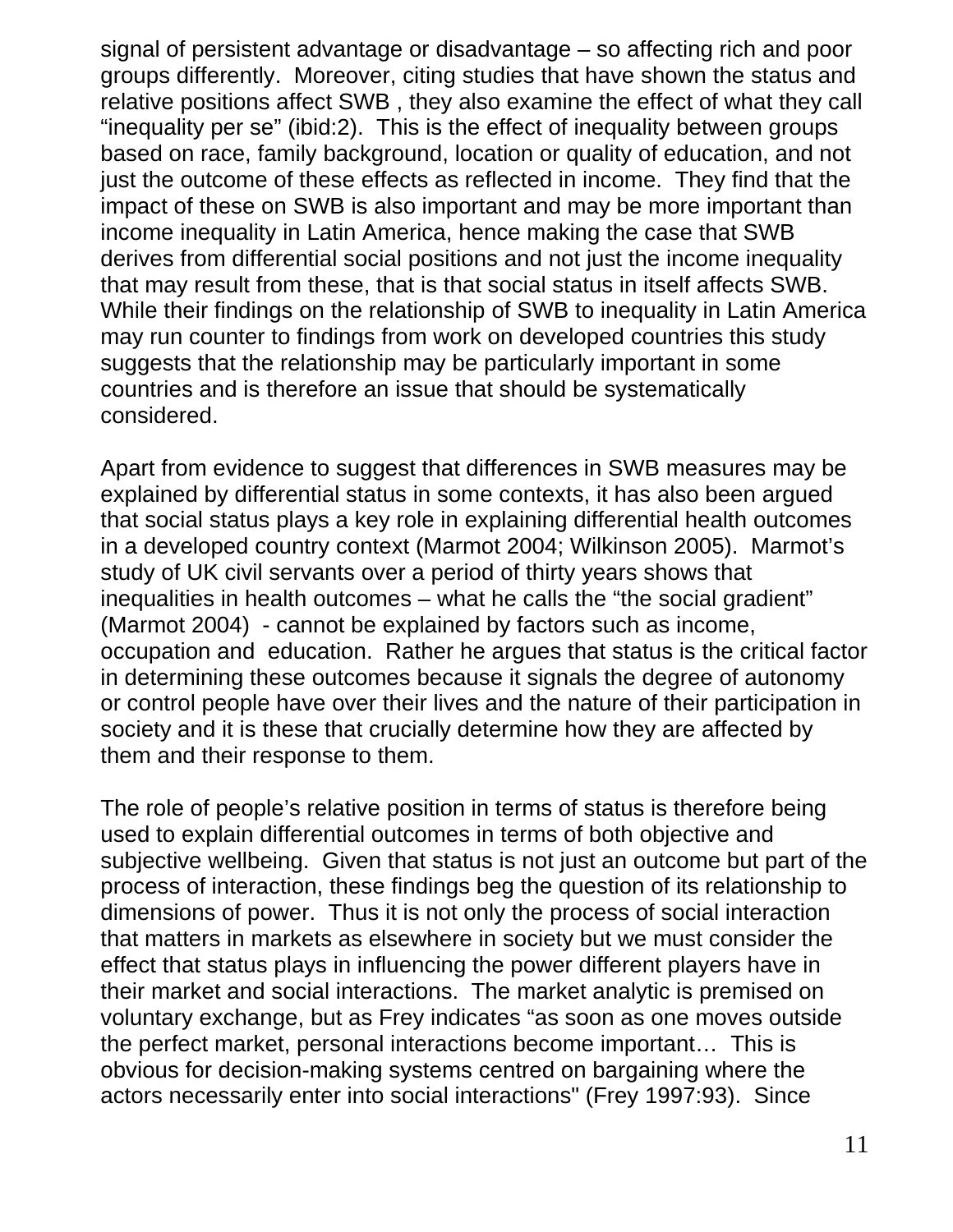exchange occurs between actors and is a site in which meaning is constructed and power exercised, how then does status relate to power operate in this environment and how does it affect its "voluntary" nature. This is clearly not a new question but one that seems to again arise from findings of studies on the determinants of objective and subjective wellbeing and hence to require that it be addressed.

In summary, it is clear that factors contributing to wellbeing derived in the economic spheres of income and work also have social dimensions and highlight the fact that these also connect to some of the social factors of community and friends, health, personal freedom and personal values. First, the process of economic activity is itself found to offer reward and satisfaction or procedural utility because it relates to underlying values. Work is found to be motivated by intrinsic factors and not simply the extrinsic rewards of pay and conditions. Moreover, these intrinsic factors, which relate to underlying values, can be crowded out by extrinsic rewards, and this can happen at a societal as well as an individual level. The process of market activity also has wider benefits in terms of what it offers for human development considered as cognitive learning processes, autonomy and personal control and self-esteem.

Second, in explaining subjective and objective wellbeing results, inequality and social status are found to be important factors. The role of inequality arising from income is ambiguous in explaining SWB results in a number of contexts, but was helpful in explaining them for poor people in Latin America. Moreover, the role of status reflected in underlying social inequalities of race, education and so on were found to be important, if not more important than income differentials. In studies of health outcomes in a developed country, status is also found to be a key factor.

Both of these areas bring to light social factors that underlie economic activity and particularly how these operate in the process of economic activity rather than its outcomes alone. This highlights the need to be able to understand economic activity within its social context as one part of the process of social interaction in order to develop frameworks for effectively analysing wellbeing. However, before seeking to find approaches to reconnecting these social dimensions to our understanding of economic activity, it is important to understand the reasons for their analytical disconnection, and it is to this we now turn.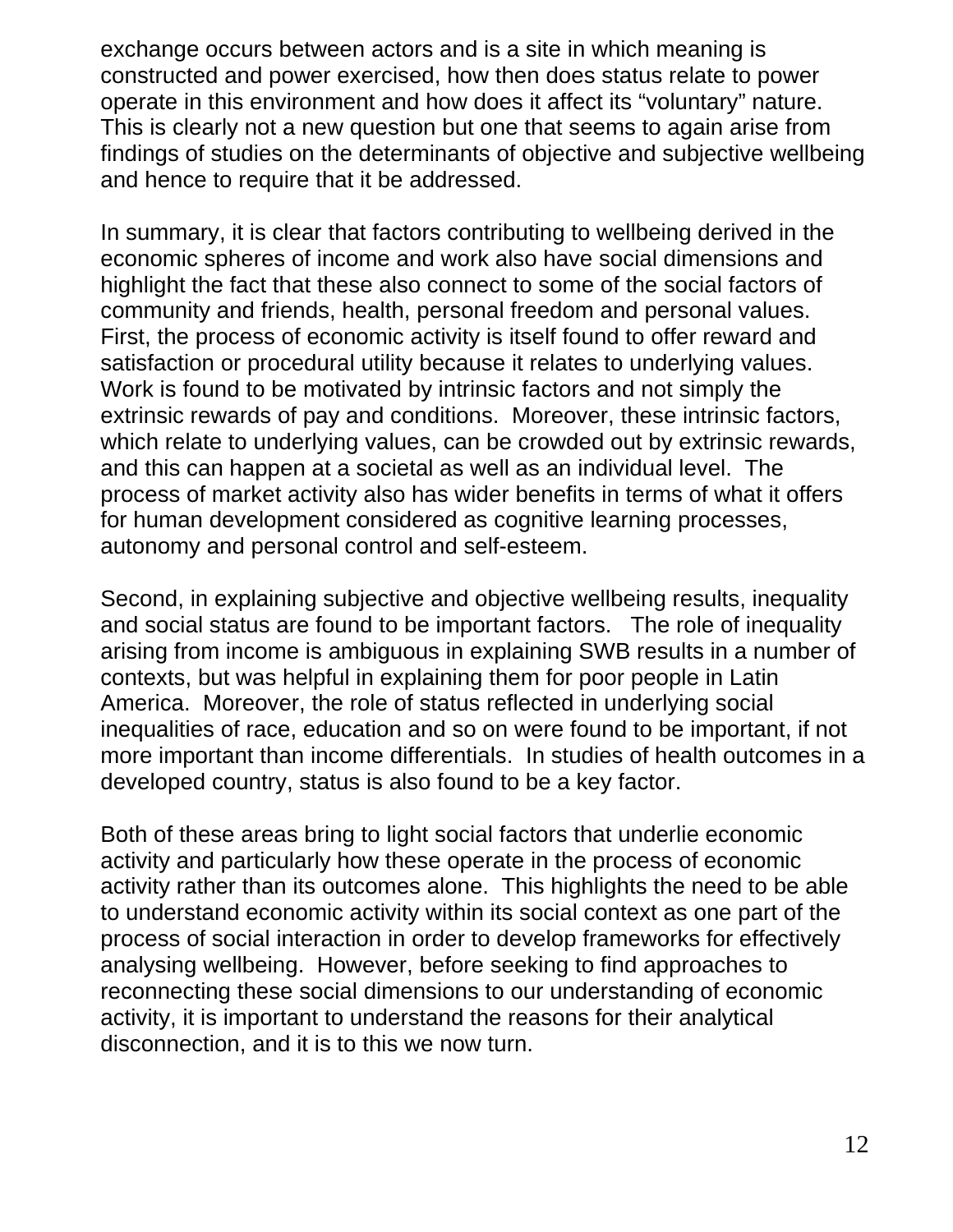# **3. LOCATING THE ANALYTICAL DISCONNECTION**

The analytical divide in thinking about the relationship between the underlying conditions in which markets operate is apparent in both Layard and Sen's writings.

Layard argues for the strength of basic economic thinking that voluntary exchange results in efficient outcomes provided the market is truly free (p129):

> *"So there are huge gains all round if we can freely exchange goods and services with each other – including our labour. This is especially so where markets are large and well informed and no one affects anyone else except through the process of voluntary exchange. Indeed, economists have correctly shown that if these conditions exist and contracts can be enforced and tastes are given, the outcome will be fully "efficient". In other words, everyone will be as happy as is possible without someone else being less happy. …. Yet why did this advance not guarantee a rise in personal happiness?" (p231)*

He suggests the reasons are that many things that matter do not reach us through voluntary exchange which is only a limited part of the story – markets (particularly free ones) are not the most important part of the story then.

*"We are affected by our experience of how other people live….We are affected in a quite involuntary way by crime on the streets, the friendliness of our neighbours… moreover our values can change…we are ever more influenced by exaggerated versions of the "survival of the fittest"…and "the invisible hand". A result has been the well-documented decline in trust" (p232).* 

These two quotes from a single paragraph highlight the source of the problem. Layard importantly recognises that wellbeing is derived from both spheres of activity. The problem is then that the norm of autonomy of individual action that is assumed in the market realm cannot be directly applied in the social realm. Indeed, even in the citation above, he seems to be arguing that it is the very reference to ideologies of the "survival of the fittest" and "the invisible hand" that have encouraged individualism and are part of the problem and hence that these metaphors of Darwin and Smith so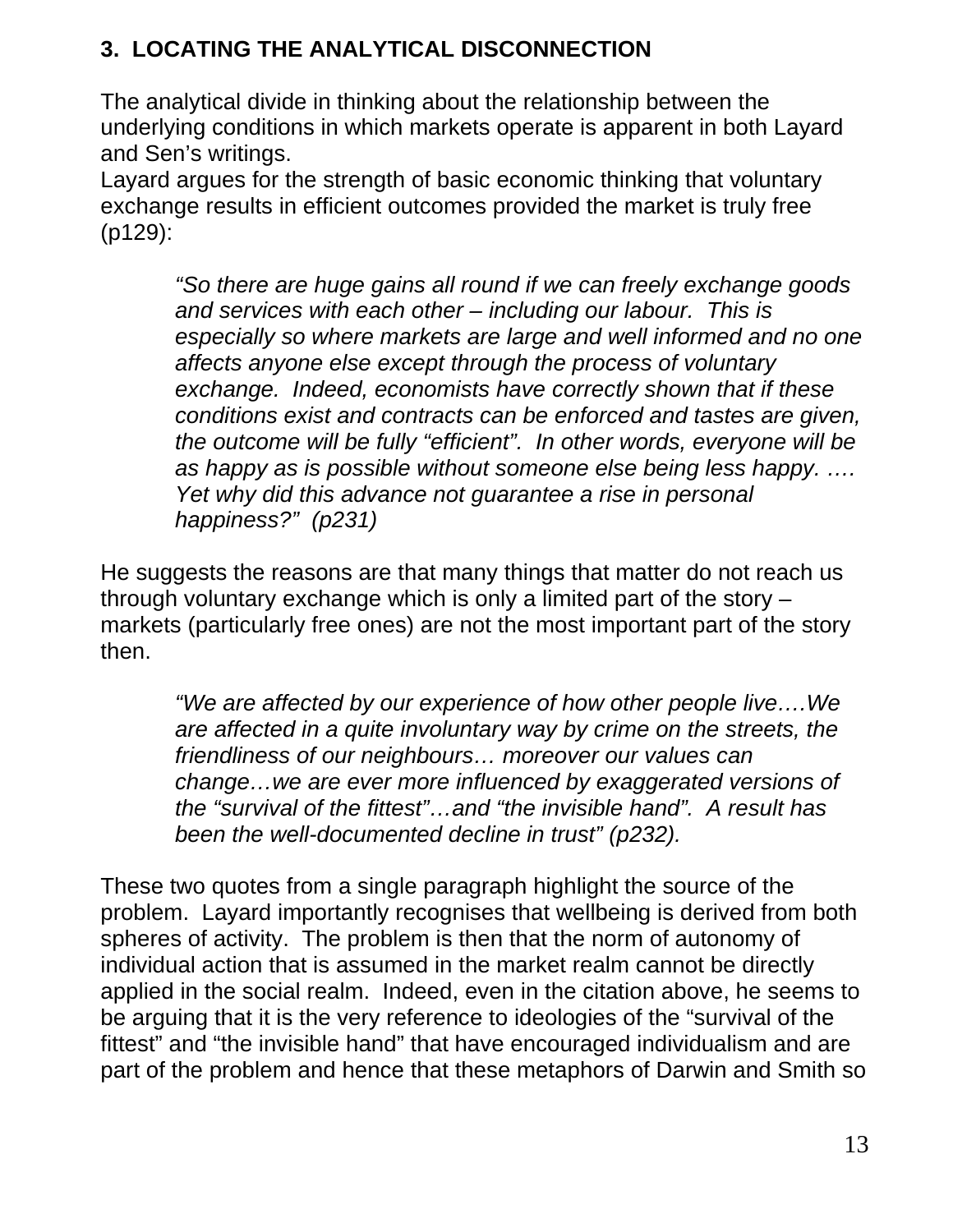much used to promote the market have in fact had a negative impact on wellbeing.

This echoes his earlier discussion of individualism, contractarian thinking, commitment and trust (ibid:104) in which decisions are made on the basis of short-term interaction and gain. Refering to Becker's well known work on the family in which individuals are theorised to maximise their individual welfare, he points out that the evidence shows that operating in this way in practice undermines marriage: "giving confers satisfaction, and can confer more satisfaction than taking…In all walks of life, good behaviour by one person elicits good behaviour by others" (p105). Thus he recognises that human behaviour is not solely self-interested. In a subsequent chapter Layard argues for the innate capacity of individuals to attempt cooperation to achieve better outcomes despite the fact that game theory suggests individuals will not. He argues that this is not solely a result of the existence of rules and punishment but that reputation – developing a reputation for cooperation can improve our prospective outcomes (p99); the desire for social approval; a sense of fairness; and commitment or an inner motivation for self-respect, result in our not behaving as the pure self-interested axiom of the model of rational economic man would expect.Moreover, in a discussion of values he refers to the contractarian tendency in relation to work contracts which focus solely on extrinsic rewards – especially money – recognising the problem identified by Durkheim that "even in a contract not everything is contractual" (Slater and Tonkiss 2001:100) as attempting to formulate contracts that are sufficiently detailed sends us into "infinite regress, with growing numbers of accountants and lawyers. In the end no contract can cover all the eventualities, and at some point we have to rely on the contractor's professional pride" (ibid: 140). This clearly demonstrates the importance of the role of the underlying social order and that the values and commitments that underlie market exchange affect the nature and way exchange is in fact conducted. The importance of the nature of social interactions themselves converges with economists interest in social capital and trust in recent years and its implications for market efficiency and economic growth (Durlauf and Fafchamps 2005)*.* The problem therefore seems to lie in the fact that the market analytic is a blunt - and potentially damaging - instrument in facilitating our understanding of how the underlying social order is in fact constructed and operates.

This analytical gulf between economic and social realms, and the role of the market analytic in creating it, is also apparent in Sen's writing. While he is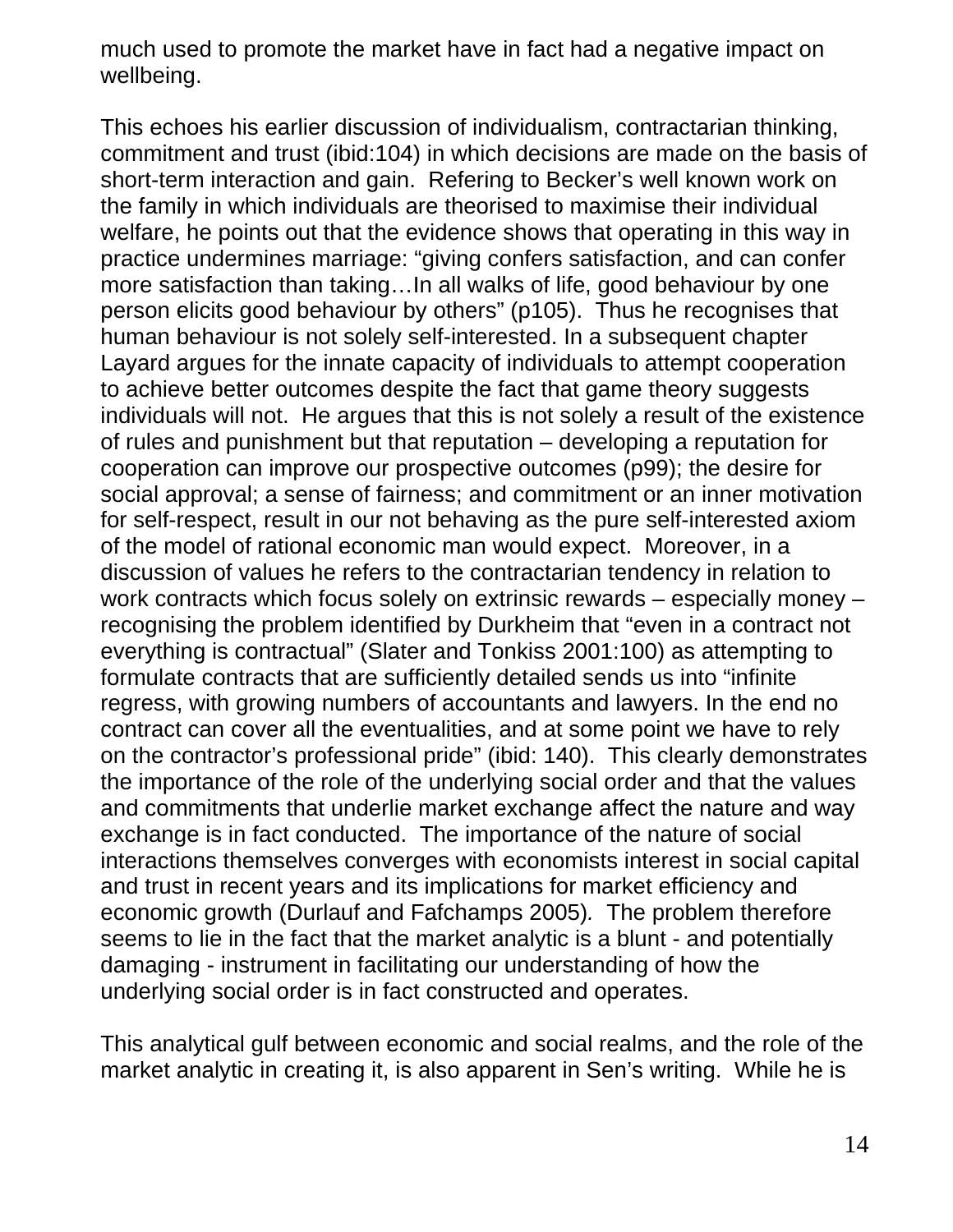directly concerned about the question of power in markets, when explicitly considering their role in development, he argues that (1999:142):

*"The market mechanism, which arouses passion in favor as well as against, is a basic arrangement through which people can interact with each other and undertake mutually advantageous activities. In this light, it is very hard indeed to see how any reasonable critic could be against the market mechanism, as such. The problems that arise spring typically from other sources – not from the existence of markets per se – and include such concerns as inadequate preparedness to make use of market transactions, unconstrained concealment of information or unregulated use of activities that allow the powerful to capitalise on their asymmetrical advantage. These have to be dealt with not by suppressing the markets, but by allowing them to function better and with greater fairness, and with supplementation. The overall achievements of the market are deeply contingent on political and social arrangements".* 

While pointing out the importance of underlying social and political conditions, Sen also indicates that over the last three decades we have moved from a situation in which the limitations and defects of markets were routinely discussed to one in which "the virtues of the market mechanism are now standardly assumed to be so pervasive that qualifications seem unimportant" (ibid: 111). He points out that the focus on its assessment has been on the outcomes and results it produces - and while this is not unimportant – argues that "the more immediate case for the freedom of market transaction lies in the basic importance of that freedom itself" (ibid:112). Pointing out that we often take the role of transactions in daily life as important he identifies an analogy with the role of behavioural rules such as business ethics – whose existence or non-existence do in fact make a major difference. Echoing Durkheim's view he argues that "the role of elementary business ethics thus has to be moved out of its obscure presence to a manifest recognition. Similarly, the absence of the freedom to transact can be a major issues in itself in many contexts" (ibid:113). He uses examples of labour bondage in South Asia, the collapse of communism but the unwillingness of people in these countries to return to the previous system, the issue of child labour and of the constraints to women's work outside the home, to illustrate the profound ways in which freedom in markets generally and labour markets in particular are constrained by underlying social norms in many countries.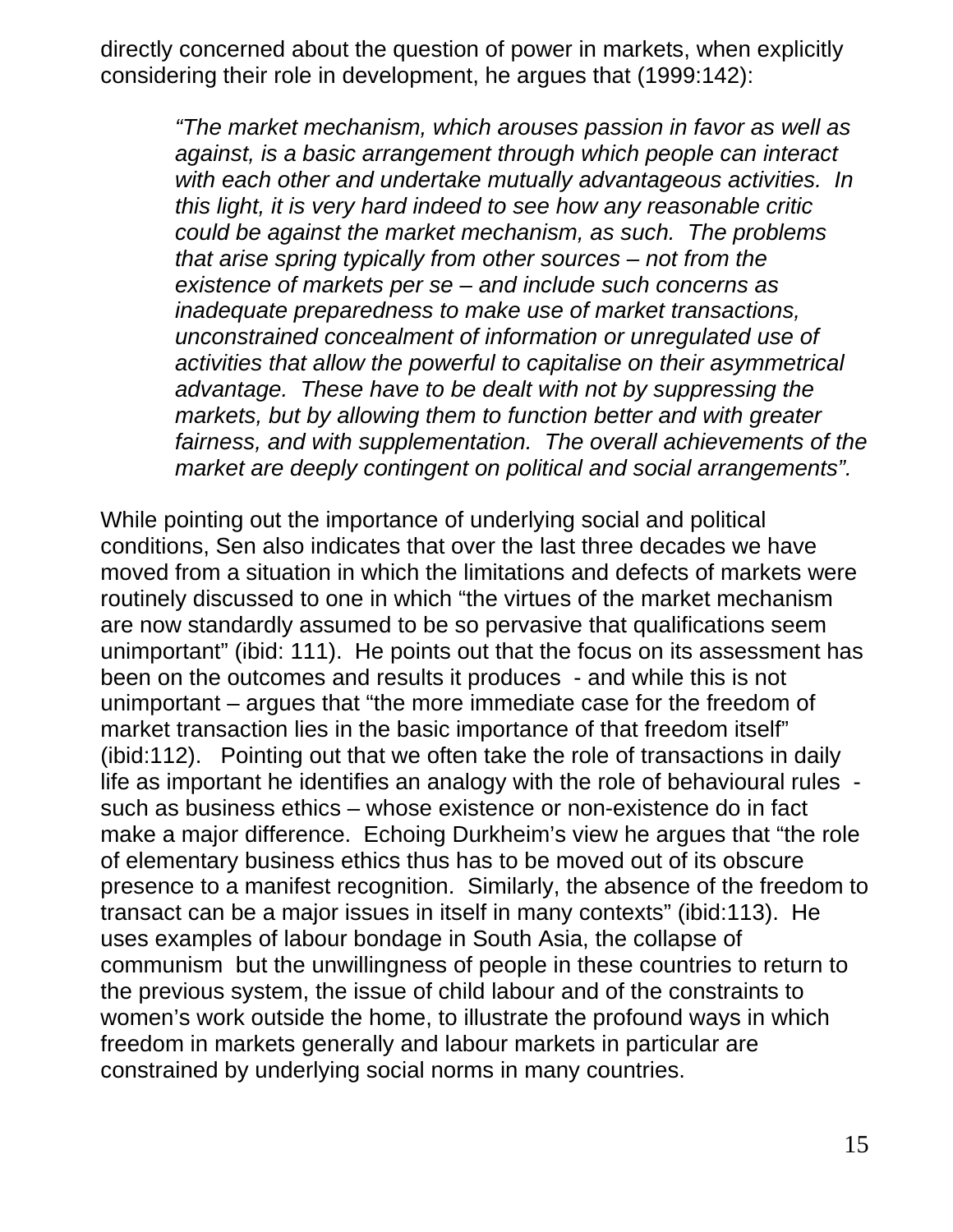Indeed, Sen has extended the market analytic beyond utilities to individual freedoms as the means through which wellbeing is defined, including the freedom to choose commodity baskets and capabilities to function. In making the shift from utilities to freedoms he points out that it is not simply the number of options that matters but the attractiveness or quality of those options. He also argues that the basic results do not require an assumption of self-interestedness because "our primary concern is with substantive freedoms that people enjoy (no matter for what purpose they use these freedoms), not the extent to which their self interests are fulfilled (through their own self-interested behaviour" (p118). This appears to suggest that economic analysis of markets can be shifted towards a set of concerns with the processes involved in markets and not simply to their outcomes. It compares with Frey and Stutzer's interest in procedural utility for political systems noted above. If this is a question of process, Sen's next step is to consider how this process ultimately affects the distribution of outcomes. He argues that outcomes in terms of income inequality are exacerbated when we turn to the distribution of freedoms and capabilities because it often the inequitable distribution of freedoms that leads to income inequality. He therefore recognises the role of power in that freedoms are not equitably distributed, but does not theorise it. Instead he emphasises the need for the expansion of capabilities through health, education and so on to allow people to participate in markets and start to allow for "the opportunities offered by them to be reasonably shared" (ibid:142) since the market does not in itself allow for distributional equity. Implicit in this then is an understanding that equity in the distribution of capabilities is necessary for markets to function efficiently, but it is one that resorts to the mechanisms of social security to create those capabilities.

The contradiction which is appearing here seems to show that Sen's position on the role of freedom in markets is somewhat under-developed if not contradictory (Prendergast 2005; Prendergast 2006). It is the capability set of an individual that allows her valued functionings to be achieved and therefore represents her freedom to have wellbeing. Sen's proposal that freedoms need to be part of the means through which achieved wellbeing is evaluated has resulted in his distinction between two aspects of freedom: opportunity and process. Freedom can be valued for the substantive opportunity it gives to the pursuit of the individual's objectives and goals. In assessing opportunities, he argues that attention has to be paid to the actually ability of a person to achieve those things that she has reason to value. In this case, the focus is not directly on what the processes involved happen to be, but on what the real opportunities of achievement are for the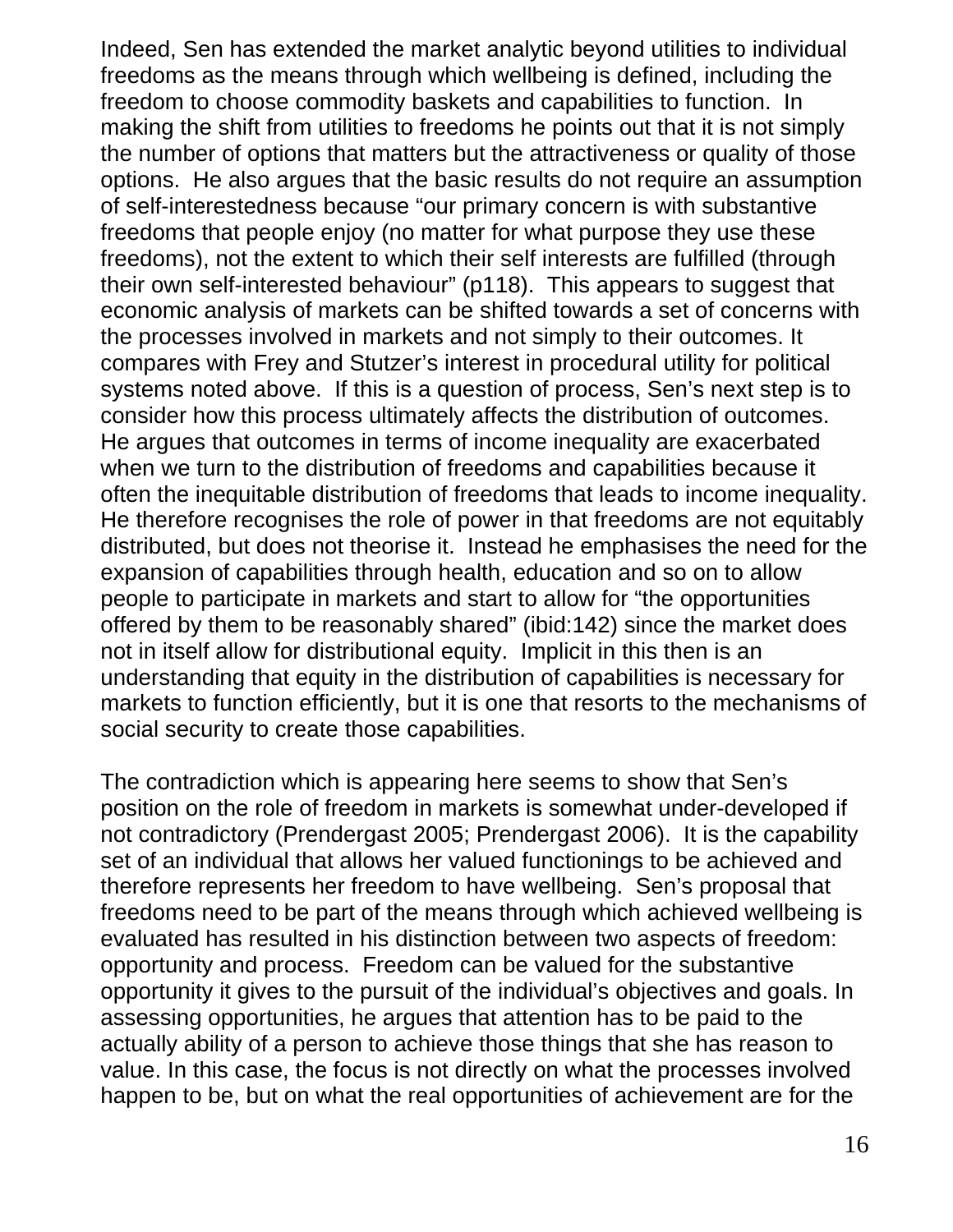persons involved. The process aspect on the other hand highlights the freedom involved in the process of making those choices, for example, whether the individual did in fact have autonomy in making choices and the lack of interference from others (Sen 2002:10).

The element of non-interference echoes the concern of political philosophers of the  $18<sup>th</sup>$  century such as Locke with ideas of 'negative' freedom as the absence of coercion and interference from others and is a strongly individualist notion. Notions of 'positive' freedom on the other hand (as used by Marshall and Commons) recognise the relationship between the individual and society and that it is the development of collective action that allowed individual action to be liberated from interference by others such that "it [is] an expansion of the will of the individual far beyond what he could do by his own puny acts" (Prendergast 2006:2). Prendergast points out that Sen's view of process freedom is underdeveloped and this is evidenced in that he argues a basic case for the market as a means of practicing process freedom while also arguing that whether or not certain processes are desired depends on people's preferences. In failing to adopt an approach to process freedoms in markets which recognises the procedural rights based aspects of economic process, this leaves him arguing for market freedoms that are abstracted from and prior to knowing what the outcomes of the market in fact are.

Despite Sen's consistent acknowledgement in his work of the importance of wider societal conditions, his capability approach has undergone criticism for its failure to systematically address them in conceptual and theoretical terms (Stewart 2005; Deneulin 2006). The ability of individuals to achieve desired functionings depends on their capability set which is derived from these wider conditions – or what Deneulin calls "structures of living together" (Deneulin 2006). The debate centres on whether the capabilities that these structures give rise to can only be evaluated at the level of what they contribute to the freedoms of the individual $1$  or whether their ability to enhance the freedoms of the group as a whole should also be assessed.

It is clear that Sen wishes to be progressive in his conceptualisation of freedom, but for both him and Layard it appears that the dominance of the

l

 $<sup>1</sup>$  A position termed ethical individualism to contrast it with methodological individualism.</sup> Ethical individualism suggests that the individual is the unit of ethical concern rather than any wider social groups, but is not methodological in that this suggests that social phenomena can only be explained in terms of individuals and their properties Alkire, S. (forthcoming). "Using the Capability Approach: Prospective and Evaluative Analyses."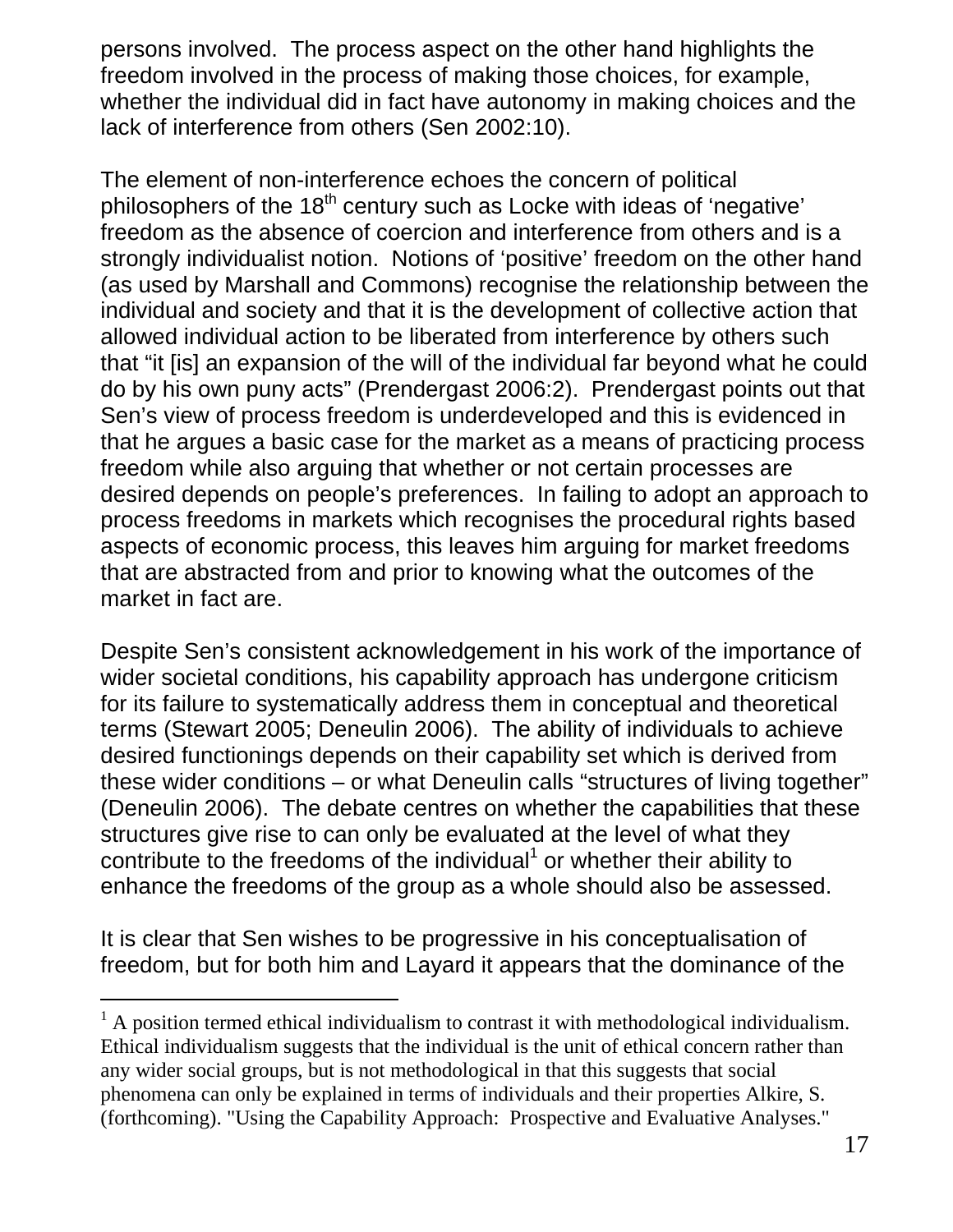market analytic - as a self-regulating mechanism built on views of freedom and autonomy - prevents the reconnection of markets to wider social life. Both make assertions about the benefits that the self-regulating economy has to deliver as being incontrovertible. Layard recognises that this achievement requires underlying levels of social agreement that enable market exchange to occur but without fully seeking to understand and address the connection between the two. Sen recognises the importance of freedoms of process and opportunity in achieving wellbeing but abstracts the freedoms offered by the market from their deeper links in society. This clearly demonstrates the hegemonic hold of the market analytic and is obviously problematic for the development and application of concepts of wellbeing which are necessarily holistic in seeking to understand what enables people to live good lives in particular societies at particular times.

# **4. STEPPING BACK – THE PROBLEM OF THE MARKET ANALYTIC**

The way in which the idea of the self-regulating market arose and contributed to the development of Britain in the 19<sup>th</sup> Century was the subject of Polanyi's 1944 book *The Great Transformation.* Polanyi directly examines the role that the developing conceptualisation of the selfregulating market played in the development of capitalism during that period. He argues that development of the idea of the market as a selfregulating mechanism itself drove the promotion of a laissez-faire economy.

Polanyi charts the development of these ideas through the thought of Townsend, Malthus and Ricardo relating them to the problems of poverty of the day and particularly the Speenhamland system of parish based poor relief. He argues that the laws of nature entered as a reference point and showed poverty as the result of a natural process of competition because "economic society was subject to laws that were *not* human laws" (ibid:131, original emphasis). Ricardo completed the effect through his theory of labour that saw labour as the sole source of value:

*"thereby reducing all conceivable transaction in economic society to the principle of equal exchange in a society of free men"….. "The dynamic of this situation was of overwhelming power. As its result the drive for a competitive market acquired the irresistible impetus of a process of Nature. For the self-regulating market was now believed to follow from the inexorable laws of Nature and the unshackling of the market to be an ineluctable necessity. The*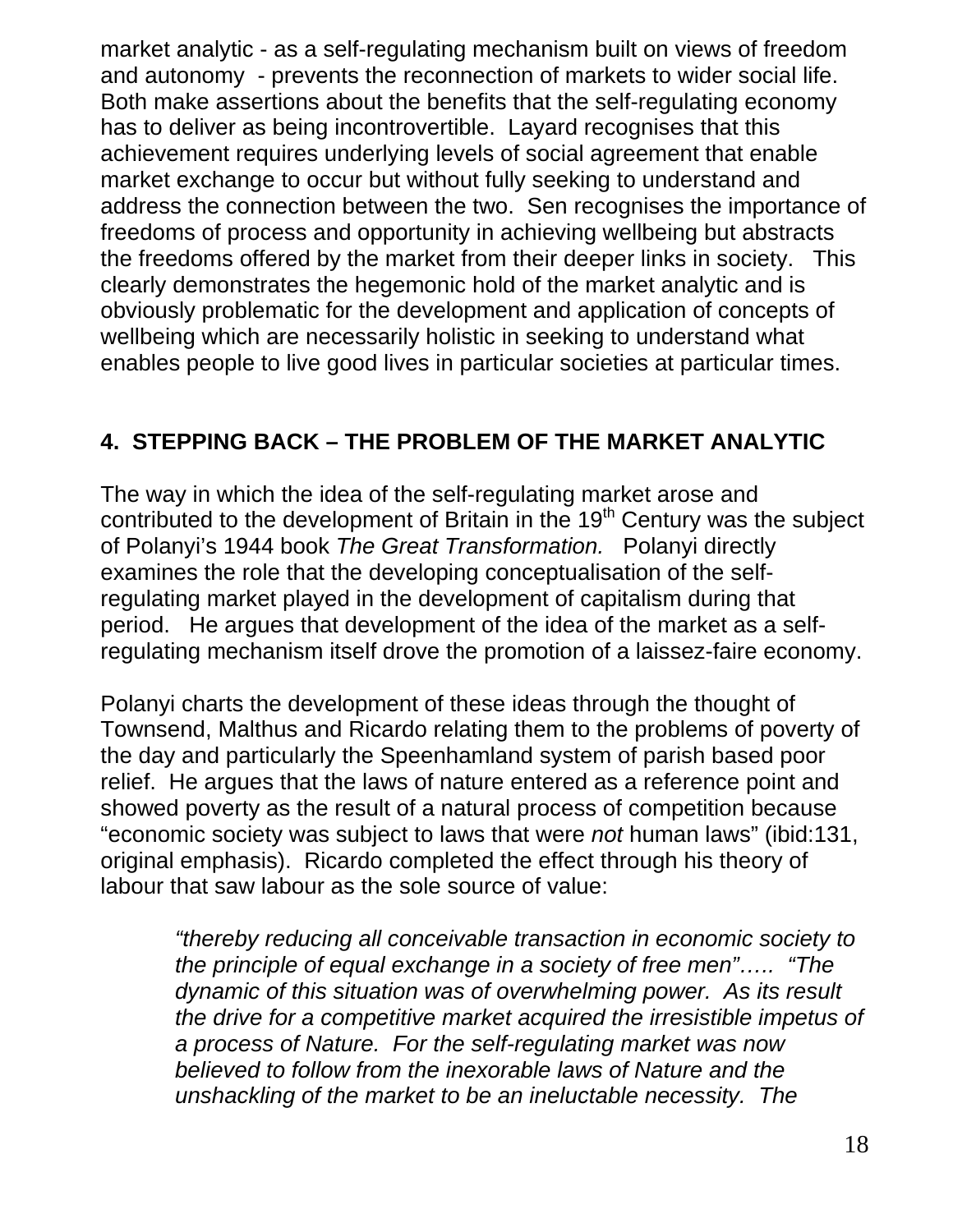*creation of a labour market was an act of vivisection performed on the body of society by such as were steeled to their task by an assurance which only science can provide. That the Poor Law must disappear was part of this certainty." (ibid:132).* 

Theoretical developments were therefore central in crafting the economic liberalist project<sup>2</sup>. He laments that these laws have "haunted the science of man" (ibid:131) and that the reintegration of economy and society has since then been the goal of social science.

With this view, *The Great Transformation* argues that the laissez-faire project of disembedding the market from society is ultimately impossible (Block 2001). It was Polanyi's analysis of the actual events and processes that occurred during this period that exemplified this fact. Attempts to promote laissez-faire produced a backlash of increasing regulation that he calls the "double movement"<sup>3</sup>. The regulation that this backlash provoked was fundamentally a result of the way in which people's social relations and interests were affected. It is important to recognise that these interests were not simply the interests of particular groupings such that protectionism was a collectivist conspiracy as claimed by those promoting the project. Rather, he demonstrates that it was the myriad variety of ways in which this backlash took place to constrain the impact of laissez-faire that portrays its generality and underlines that it affected everyone's welfare in ways that led them to seek protection against it. To see it as a protectionist conspiracy "mistook effect for cause" (ibid:213).

Thus the development of the analytic of the self-regulating economy helped drive this process. He argues that this analytic drove policy and decisions about institutional developments in the  $19<sup>th</sup>$  century which were purposefully oriented to creating this self-regulating economy disembedded from society. Hence while "Laissez faire was planned; planning was not" (Polanyi 2001:148), since the movement against this process which brought in regulation (ie.planning) was not strategically organised but responding to

l

 $2$  Using Callon's concept of performativity, this could be argued to be one of the most successful examples ever to have occurred (Callon, M., Ed. (1998). The Laws of the Market. Oxford, Blackwells.

<sup>3</sup> Recently Polanyi's ideas regarding the Great Transformation and the double movement been applied to the drive for free markets in the late  $20<sup>th</sup>$  century, asking whether a second Great Transformation is possible. See for example: Stewart, F. (2006). Do we need a new 'Great Transformation'? Is one likely? Queen Elizabeth House Working Paper Series.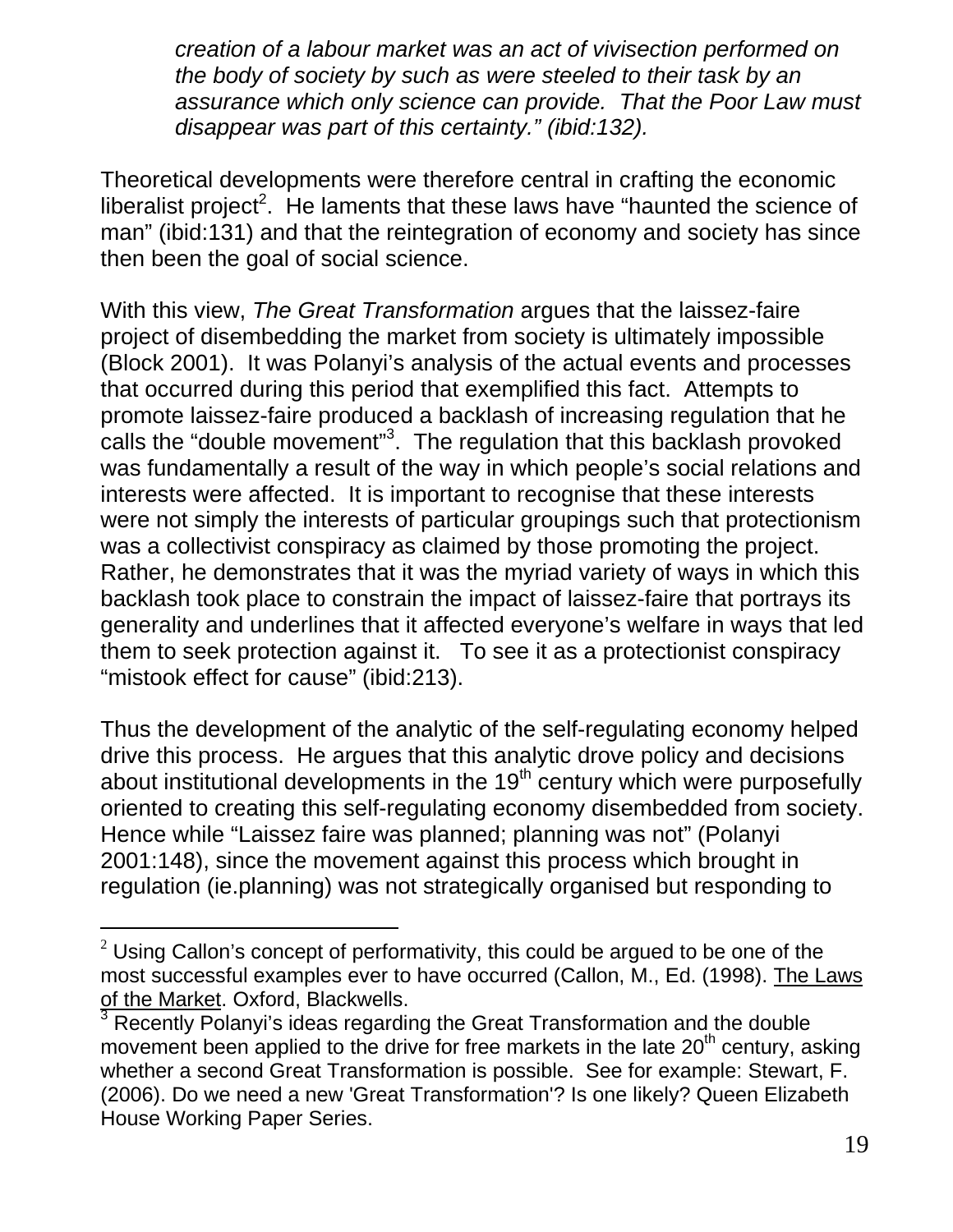particular aspects of the backlash on an ad hoc basis. His fundamental point for us here is that the market analytic had itself become disembedded from society and human values – it became something to be attained as a selfregulatory utopia. This was part of the process through which economic theory developed and this was itself entrenched in seeking to understand and solve particular problems that were occurring at a particular historical moment in a particular country.

From this arises Polanyi's project (and that in his view for all social science) of re-embedding our analysis of economic activity and markets in society and seeing them as aspects of social process. Since wellbeing is essentially and necessarily an holistic concept it is vital to overcome this fractured relationship in the analysis of the relationship between markets and society if we are to develop meaningful approaches to studying wellbeing.

## **5. THE ECONOMY AS INSTITUTED PROCESS: AN APPROACH TO RE-CONNECTION**

An approach to the analysis of wellbeing incorporating both its economic and social dimensions must be holistic and Polanyi's approach was such an approach (Block and Somers 1984). He contributed two particular concepts to social science, those of "embeddedness" and the economy as "instituted process". Embeddedness has been most influential and precipitated the formalist - substantivist divide in economic anthropology, while the idea of "institutedness" has had rather less attention (Slater and Tonkiss 2001).

He returns to the idea of economics as the study of the substantive means through which provisioning of human needs takes place through economic action and turns to the work of anthropologists to better understand the relationship of different patterns of trade and exchange to meeting these needs (Polanyi 1957). This contrasts to formal approaches which see economic behaviour as the rational selection of means in order to achieve particular ends. From this perspective he argues that economic history prior to the 18<sup>th</sup> century and the study of the economy of non-Western environments shows that the process of provisioning occurs through a variety of means and not only the market. He argues that the analytic of the market economy is an "economistic fallacy" because it is a "compound concept" (ibid:270 fn) which has arisen in a particular context dependent on the presence of a particular market system of price making markets which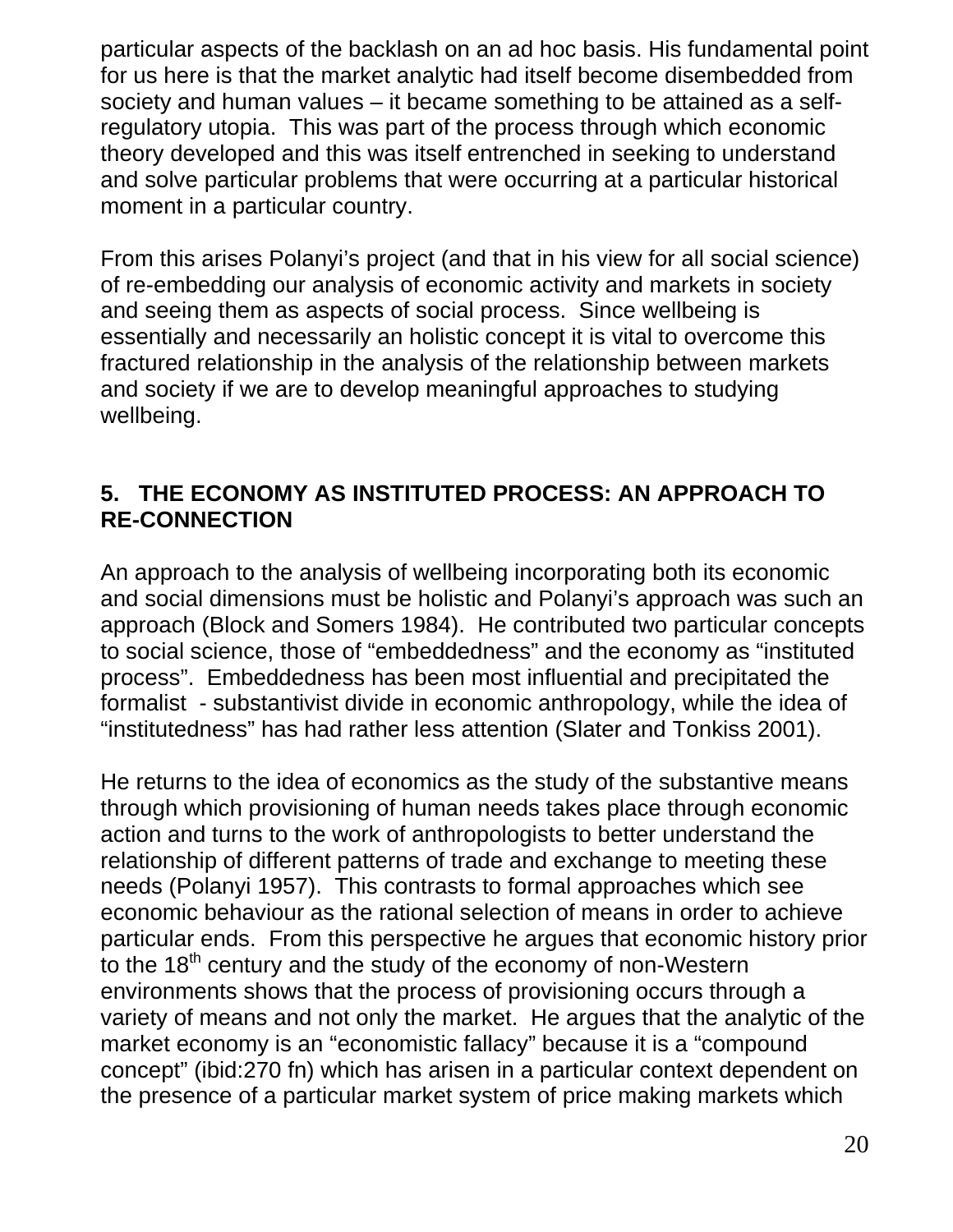are institutionalised in a particular way. In order to understand the economy in all its forms it is then necessary to have a wider frame of reference than a so-called "market" system of this type. His interest then is in recognising that the economy is an "instituted process of interaction between man and his environment which results in a continuous supply of want satisfying material means" (ibid:248).

By starting from the study of empirical economies Polanyi argues that there are three broad patterns of provisioning: reciprocity, redistribution and exchange. It is from here that the notion of embeddedness flows as the study of how economic interaction is rooted in broader social relations. But his contestation is that systems of price-making markets are in themselves an institutional set up which needs to be studied and does not imply that these are the result of some "mysterious forces acting outside the range of personal or individual behaviour" (ibid:36).

However, his notion of instituted process enables us to both focus on the institutions through which price-making markets come about while also broadening our frame of reference to recognise other means through which provisioning occurs in the form of reciprocity and redistribution. As he argues:

*"In the absence of any indication of societal conditions from which the motives of the individuals spring, there would be little, if anything, to sustain the interdependence of the movements and their recurrence on which the unity and stability of the process depends………..Unity and stability, structure and function, history and policy spell out operationally the content of our assertion that the human economy is an instituted process. The human economy then is embedded and enmeshed in institutions economic and non-economic. The inclusion of the noneconomic is vital. For religion or government may be as important for the structure and functioning of the economy as monetary institutions or the availability of tools and machines themselves that lighten the toil of labour." (ibid:34)* 

This approach clearly signals that recognising the market analytic itself as a product of a particular time and place then means that we must look beyond it if we are to find appropriate conceptual tools to understand the economy in all the forms and varieties in which it is instantiated. The "unity and stability" of the market elements themselves can only be understood within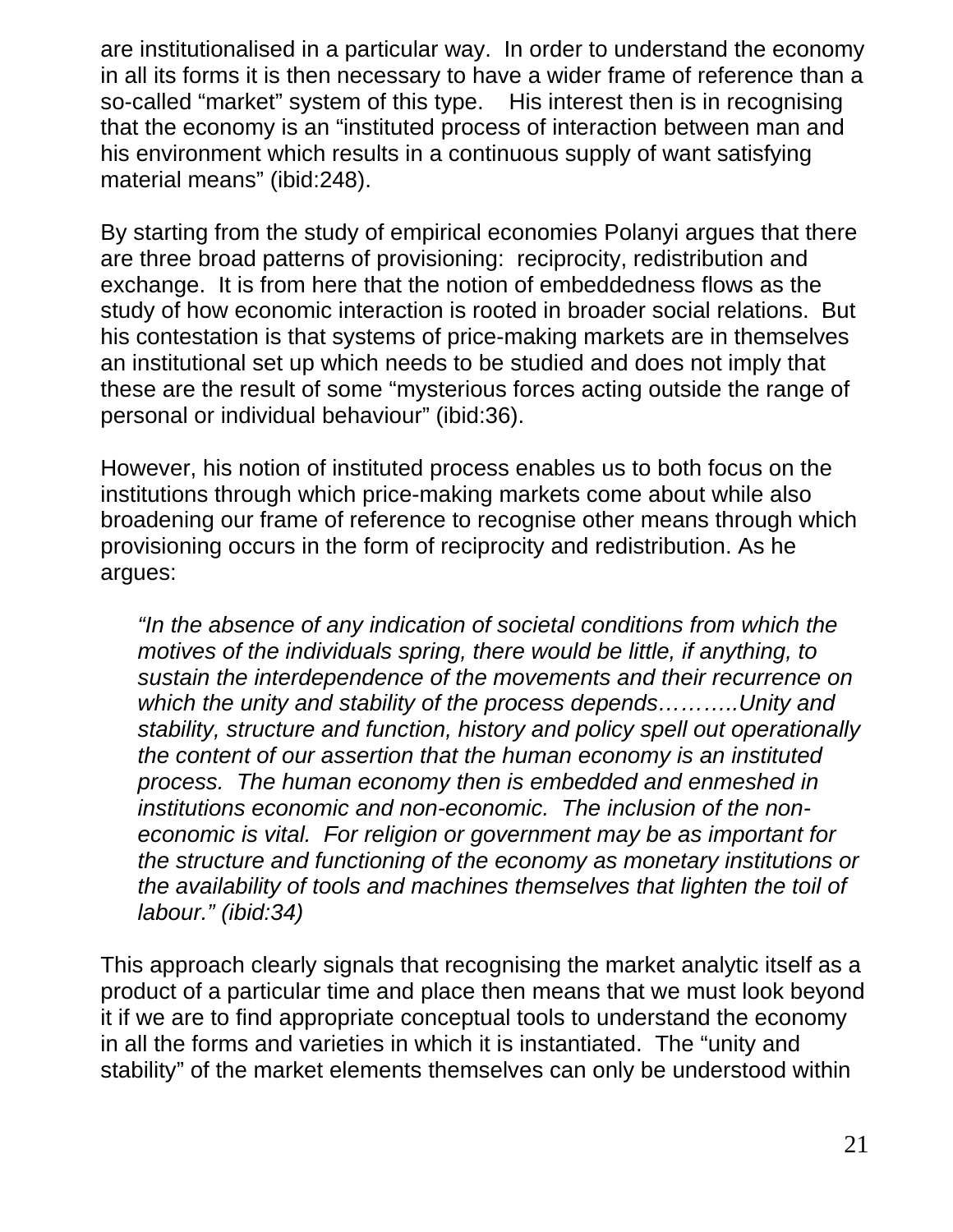the wider frame of reference which incorporates all forms of provisioning – including those of reciprocity and redistribution.

The resonance of Polanyi's assertion with the findings of wellbeing research are clear. For example, the role of intrinsic motivation and procedural utility discussed above connects to the need to investigate the "societal conditions from which the motives of individuals spring" cited above. This requires that we put the "social human being" at the heart of the analysis (McGregor 2007) and pursue our analysis of the economy and markets recognising that this human being is located within relationships involving identity and meaning that are the foundation of both the economic and non-economic institutions to which Polanyi refers. This is the source of the underlying social order which provides the foundations for market exchange as discussed above.

Polanyi's conceptual tools were not fully developed and according to Lie (1991) he has even committed the "economistic fallacy" himself by accepting market exchange as a disembedded transaction. However, the concept of the economy as an instituted process offers an important starting point. In relation to WED's research it offers a starting point that is methodologically consistent with its concern for focussing on the process and means through which wellbeing outcomes are achieved. For Polanyi this focus on process brings into view the role of history and draws our attention towards "values, motives and policy" (ibid:34) and to bring social content and meaning into the frame. It is this more holistic agenda that will allow us to re-connect the apparently disconnected relationship between social and economic dimensions of wellbeing and begin to address the paradoxes and puzzles that they give rise to.

## **6. CONCLUSIONS**

Recent interest in the study of wellbeing and happiness has raised paradoxes and puzzles for economists regarding the relationship of income to SWB, and at the same time heightened their interest in the social dimensions which contribute to it in the form of relationships with family, friends and community and wider factors such as trust and values. Research has also shown that the processes of social interaction are important to wellbeing, especially in terms of the intrinsic motivation involved in work, but also more broadly in terms of the procedural utility people gain from the way in which interaction in markets and other arenas of social life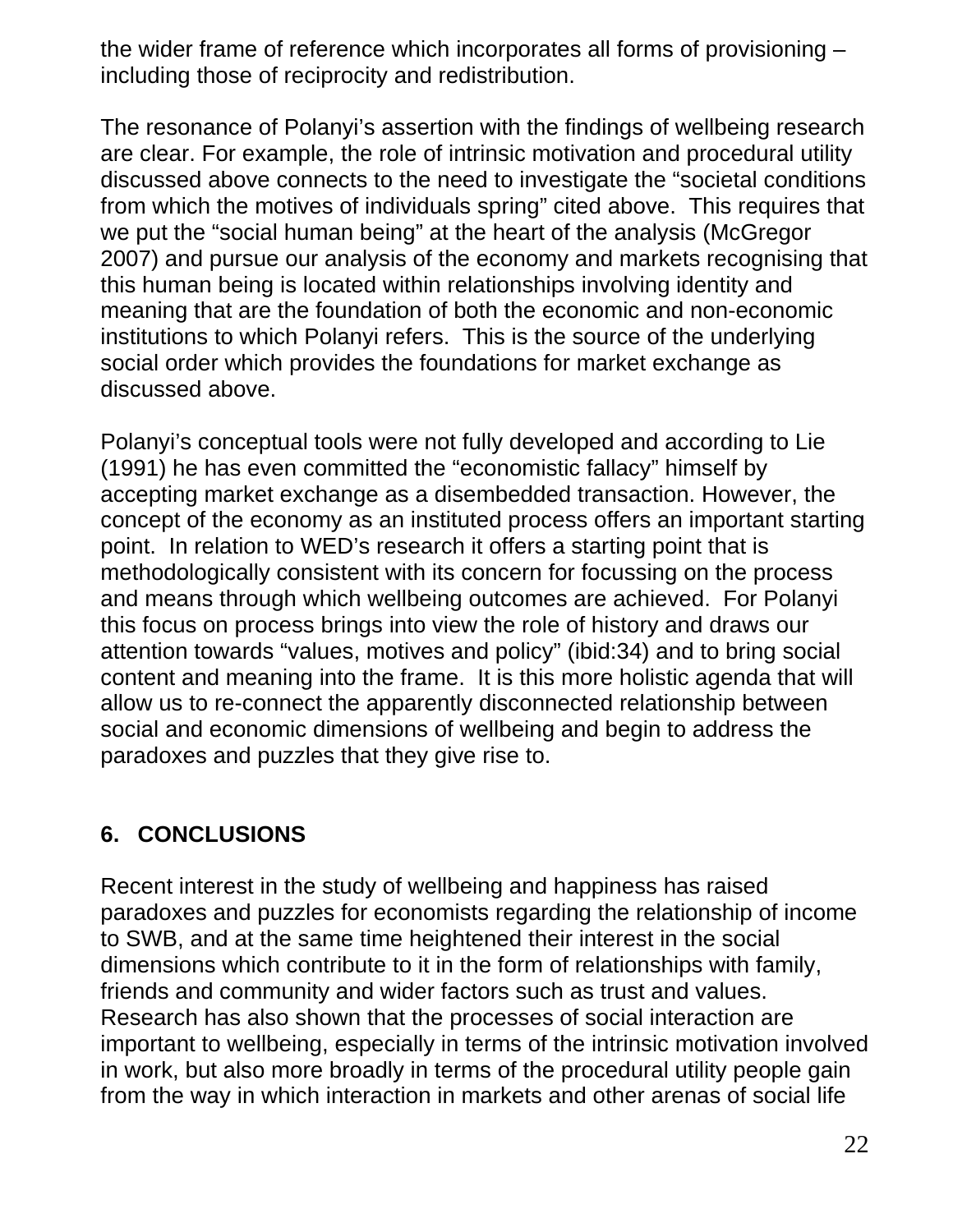such as political systems takes place. Moreover research is also demonstrating the role of status in affecting wellbeing and raises key questions about how it affects the power relationships in these interactions and their outcomes.

Given the importance of these social dimensions both in their direct impact on wellbeing and through the importance of procedural utility, this suggests that tackling the underlying analytical divide between economics and sociology is in fact a basic requirement if we are to make progress in theorising wellbeing in a meaningful way. It is necessary to put the "social human being" back at the centre of an analysis which can allow processes of economic provisioning to be adequately understood within their social context.

We have shown that the analytic of the self-regulating market is evident in the work of key contributors to this area such as Layard and Sen. Yet both also recognise elements of the relationship between wider society and economic activity in the form of either freedoms or underlying social order. The questions this gives rise to have been the key questions of economic sociology in particular. However, an approach to tackling this divide appears to be greater than the idea that it is simply an entrenched division of labour between economists and sociologists.

We turned to Polanyi to better understand the origins of the problem. Polanyi recognised very well the way in which economic theory developed at critical points in the  $19<sup>th</sup>$  century to suggest that disembedded pricemaking markets underlain by competitive forces resonant of the natural laws of nature would produce the greatest happiness for the greatest number. This perspective demonstrates the market analytic as historically specific and its evolution as in itself a means of producing a particular market system which, as his analysis of a century of British economic and social history shoWeD, was ultimately unachievable. He argues that the analytic itself has no reference points in the analysis of empirical economies, and hence - one can argue - in empirical outcomes.

Polanyi's project of understanding the process through which markets are instituted in time and place appears particularly urgent if we are to develop meaningful conceptual and analytical tools for the study of wellbeing. Moreover, it is timely given the widening interest in institutional approaches, but goes deeper than many of these which work mainly with formal institutions (Jutting 2003; Rodrik, Subramanian et al. 2004; Chang 2005).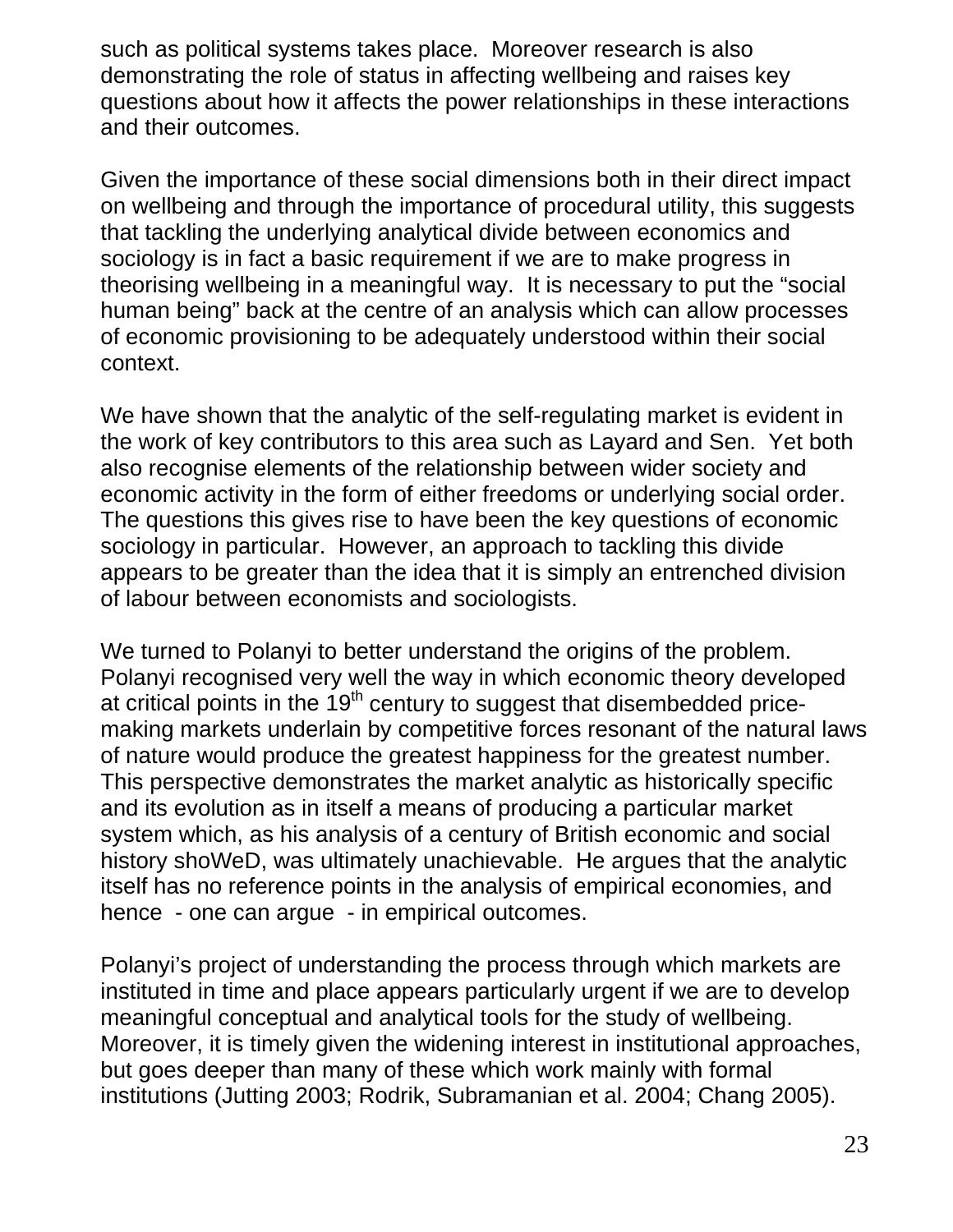His notion of embeddedness goes beyond the current analyses which do not work with these views of institutions as more deeply rooted in society.

To engage in an enquiry into wellbeing requires that we engage with people's lives as they are lived with markets and economic processes as a feature of social processes and structure. The analytical frameworks to be used must therefore be able to theorise the relationships between these economic and social dimensions and Polanyi's approach to the economy as an instituted process would therefore seem an appropriate starting point.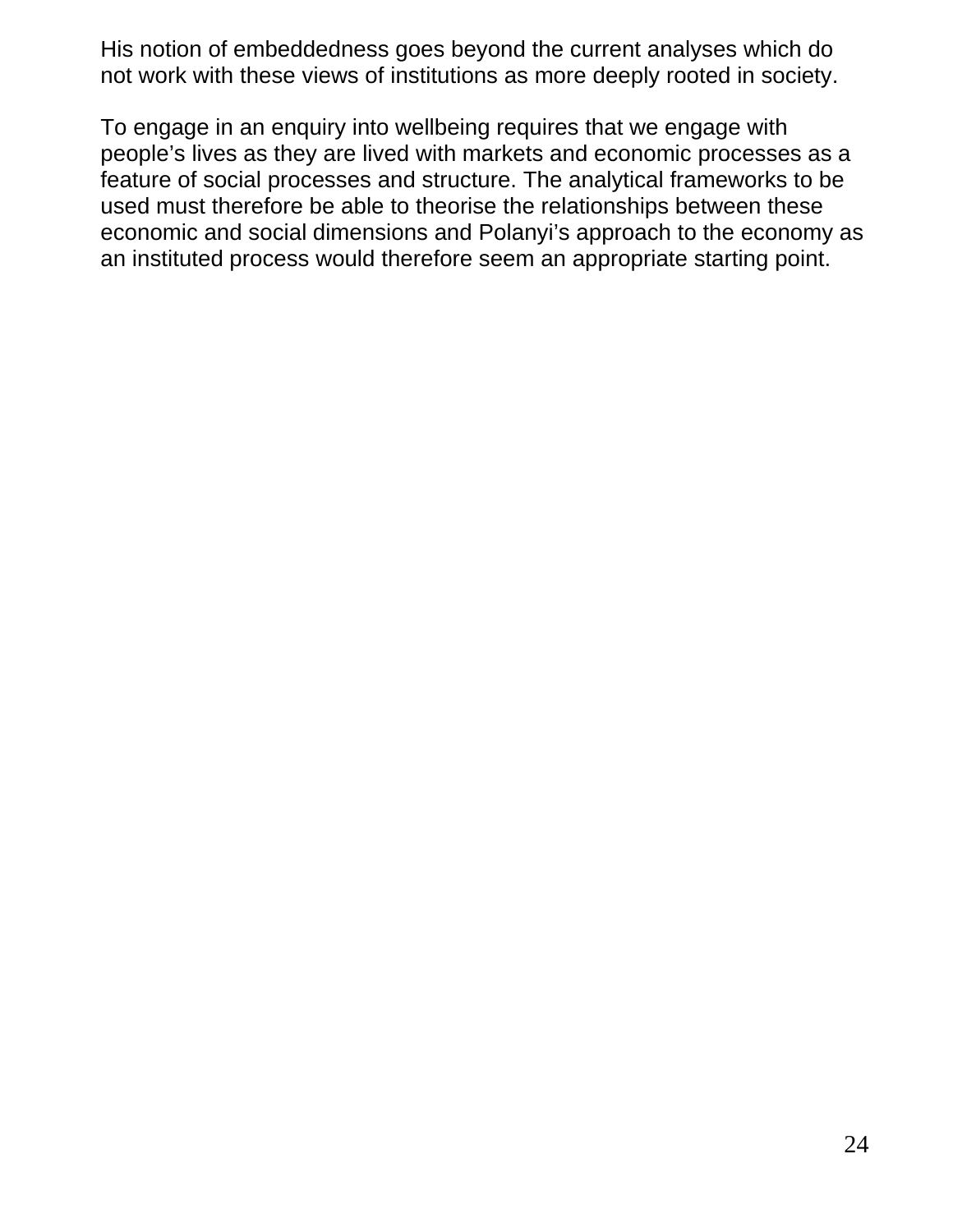#### **References:**

- Alkire, S. (forthcoming). "Using the Capability Approach: Prospective and Evaluative Analyses."
- Block, F. (2001). Introduction to Karl Polanyi's The Great Transformation. Boston, Beacon Press.
- Block, F. and M. R. Somers (1984). Beyond the Economistic Fallacy: The Holistic Social Science of Karl Polanyi. Vision and Method in Historical Sociology. T. Skocpol. Cambridge, Cambridge University Press.
- Callon, M., Ed. (1998). The Laws of the Market. Oxford, Blackwells.
- Chang, H.-J. (2005). Understanding the Relationship between Institutions and Economic Development - Some Key Theoretical Issues. WIDER Jubilee Conference, Helsinki.
- Clark, A. and A. Oswald (1994). "Unhappiness and employment." Economic Journal **104**: 424.
- Deneulin, S. (2006). Beyond individual freedom and agency: Structures of living together in the capability appraoch to development. The Capability Approach: Concepts, Measures and Application. S. Alkire, F. Comim and M. Qizilbash. Cambridge, Cambridge University Press.
- Durlauf, S. and M. Fafchamps (2005). Social Capital. Handbook of Economic Growth. P. Aghion and S. Durlauf, Elsevier North Holland Publishing Co.
- Easterlin, R. A., Ed. (2002). Happiness in Economics. Cheltenham, Edward Elgar.
- Frey, B. S. (1997). Not Just for the Money: An Economic Theory of Personal Motivation. Cheltenham, Edward Elgar.
- Frey, B. S. and A. Stutzer (2002). Happiness and Economics: how the economy and institutions affect well-being. Princeton & Oxford,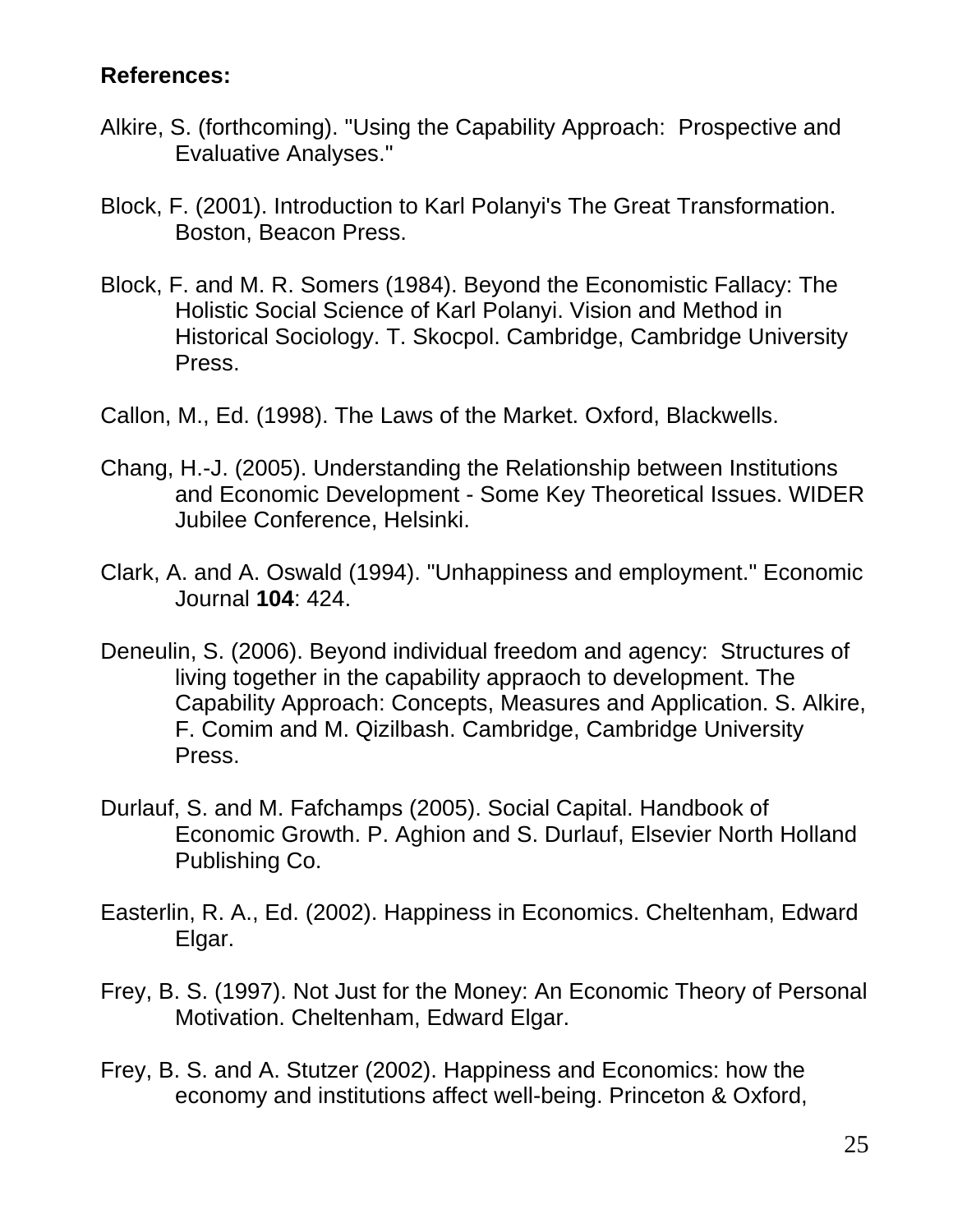Princeton University Press.

- Gasper, D. (2004). Subjective and Objective Well-being in Relation to Economic Inputs: Puzzles and Responses. University of Bath, UK, Wellbeing in Developing Countries Research Group, Working Paper No 9.
- Gough, I., A. McGregor, et al. (2007). Introduction: Conceiving Wellbeing in Development Contexts. Researching Wellbeing. I. Gough and A. McGregor. Cambridge, Cambridge University Press.
- Graham, C. (forthcoming). The Economics of Happiness. The New Palgrave Dictionary of Economics. S. Durlauf and L. Blume. London, Palgrave Macmillan.
- Graham, C. and A. Felton (2005). Does Inequality Matter to Individual Welfare? An Initial Exploration Based on Happiness Surveys from Latin America, Brookings Institution, Johns Hopkins University. Centre on Social and Economic Dynamics Working Paper No 38.
- Jutting, J. (2003). Institutions and Development: A Critical Review. Paris, OECD Development Centre Working Paper No 210.
- Lane, R. E. (1991). The Market Experience. Cambridge, Cambridge University Press.
- Layard, R. (2005). Happiness: Lessons from a New Science. London, Allen Lane/Penguin.
- Lie, J. (1991). "Embedding Polanyi's Market Society." Sociological Perspectives 34(2): 219-235.
- Marmot, M. (2004). Status Syndrome: How your social standing directly affects your health. London, Bloomsbury.
- McGregor, A. (2007). Researching Wellbeing: From Concepts to Methodology. in Wellbeing in Developing Countries: From Theory to Research. I. Gough and A. McGregor (eds). Cambridge, Cambridge University Press.
- McGregor, A. and B. Kebede (2003). Resource Profiles and the Social and Cultural Construction of Wellbeing. Paper to the Inaugural Workshop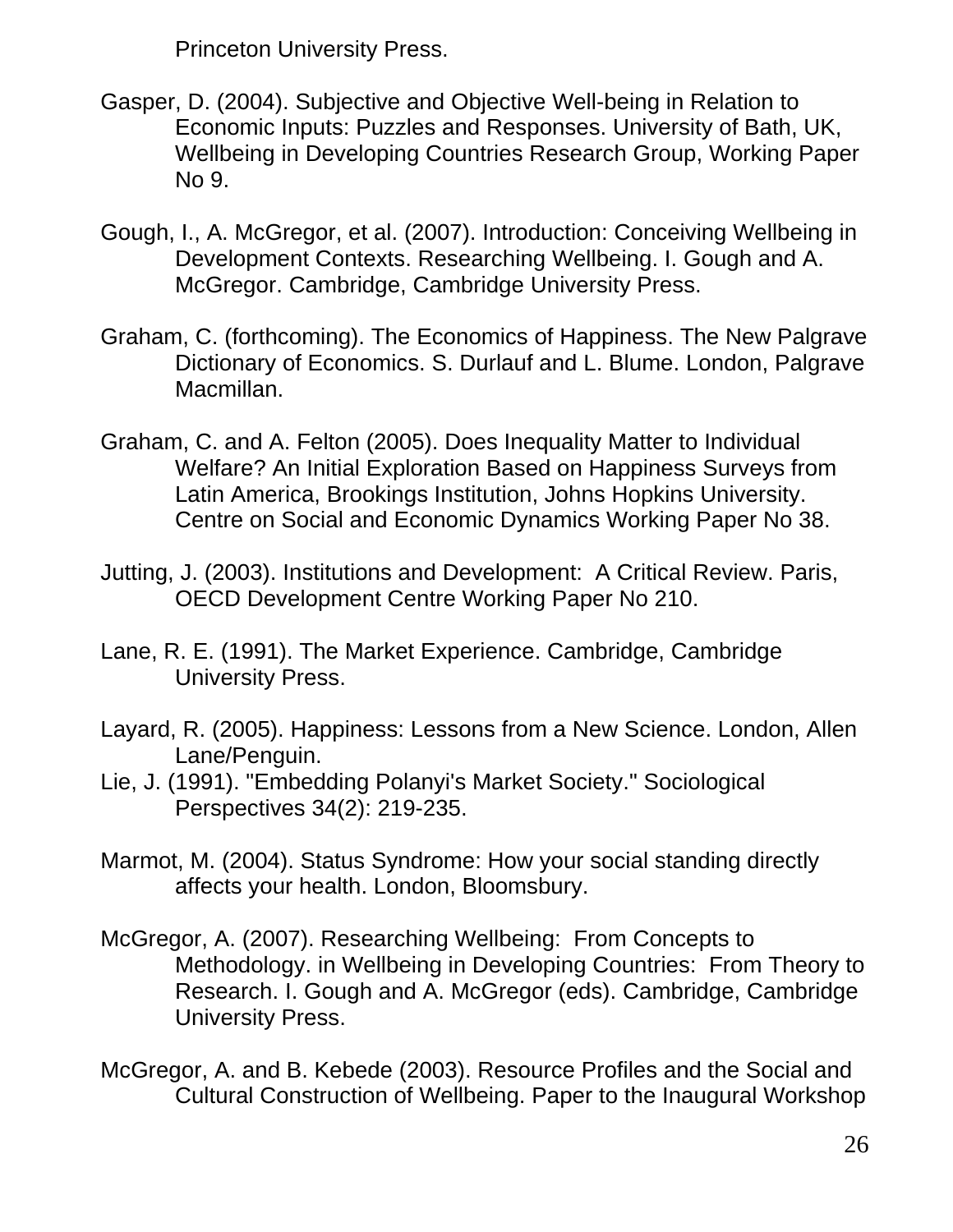of the ESRC Research Group on Wellbeing in Developing Countries, January 2003, mimeo.

- Polanyi, K. (1957). The Economy as Instituted Process. Trade and Market in the Early Empires. K. Polanyi, C. M. Arensberg and H. W. Pearson. London, Collier Macmillan**:** 243-270.
- Polanyi, K. (2001). The Great Transformation: The Political and Economic Origins of Our Time. Boston, Beacon Press.
- Prendergast, R. (2005). "The concept of freedom and its relation to economic development - a critical appreciation of the work of Amartya Sen." Cambridge Journal of Economics 29: 1145-1170.
- Prendergast, R. (2006). Development, Freedom and Institutions Sen and Commons on Economics and Freedom. Paper presented at the conference 'Linking the Global and the Local', Dublin City University 23-24 March 2006, and the IFIPA seminar, University of Bath 12th May 2006.
- Rodrik, D., A. Subramanian, et al. (2004). "Institutions Rule: The Primacy of Institutions over Geography and Integration in Economic Development." Journal of Economic Growth **9**(2): 131-165.
- Sen, A. (1999). Development as Freedom. Oxford, Oxford University Press.
- Sen, A. K. (2002). Rationality and Freedom. Cambridge, MA, Harvard University Press.
- Slater, D. and F. Tonkiss (2001). Market society: Markets and Modern Social Theory. Oxford, Polity Press.
- Stewart, F. (2005). "Groups and Capabilities." Journal of Human Development **6**(2): 185-204.
- Stewart, F. (2006). Do we need a new 'Great Transformation'? Is one likely? Queen Elizabeth House Working Paper Series.
- Wellbeing in Developing Countries Research Group (2007). Wellbeing and International Development: Research Statement. University of Bath www.welldev.org.uk, WED Research Group.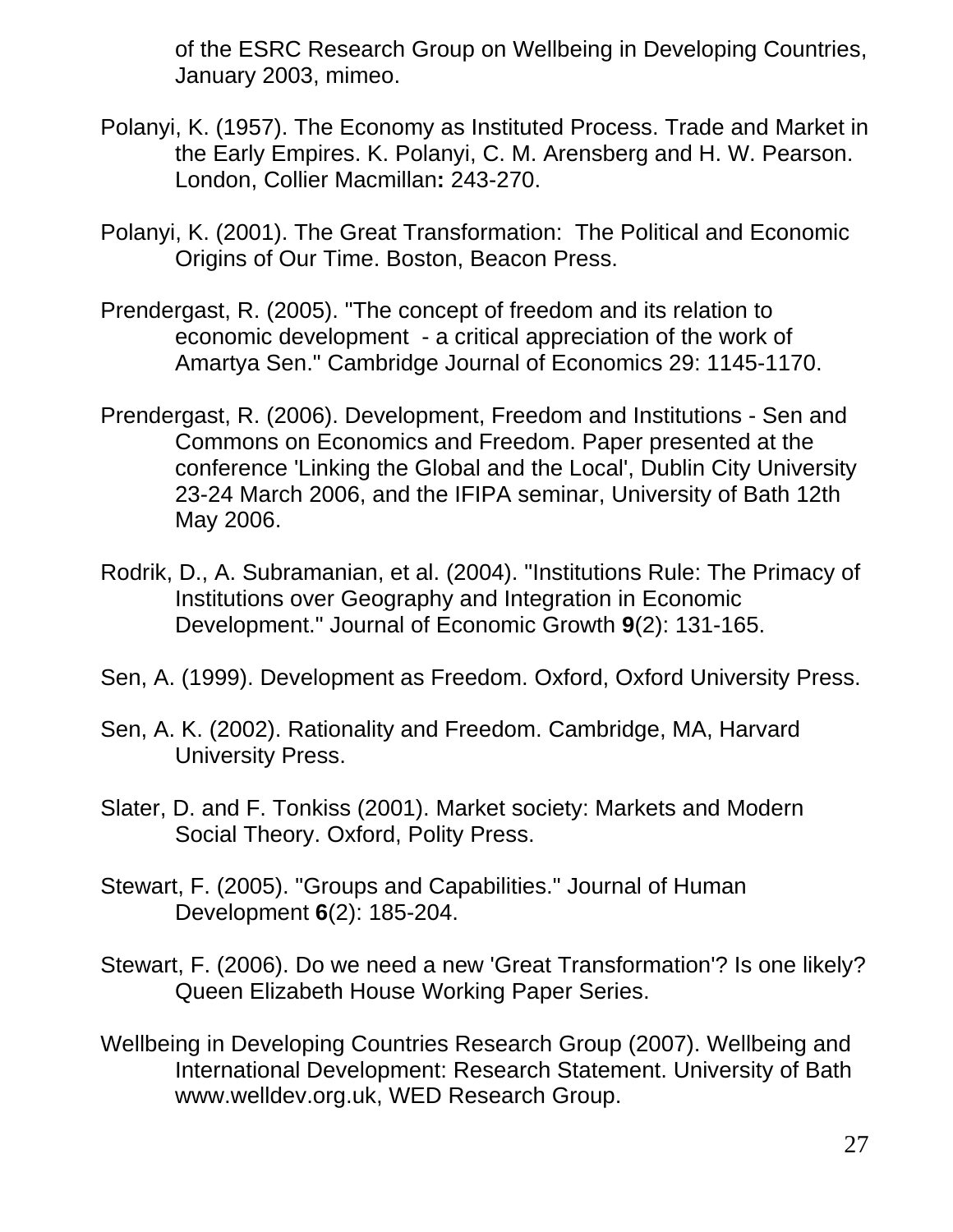Wilkinson, R. G. (2005). The Impact of Inequality: How to make sick socieities healthier. London and New York, Routledge.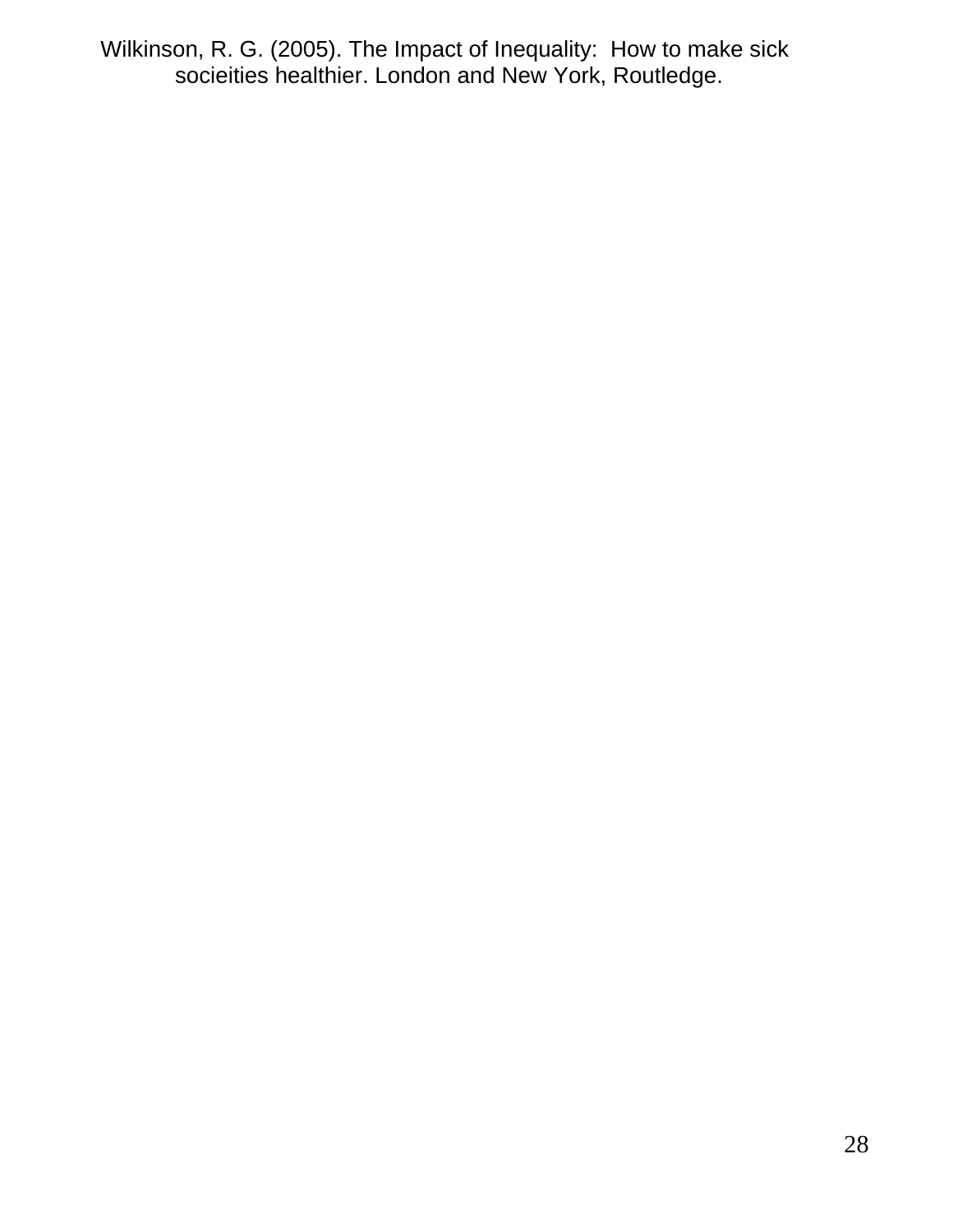#### **List of WeD Working Papers**

WeD 01 'Lists and Thresholds: Comparing the Doyal-Gough Theory of Human Need with Nussbaum's Capabilities Approach' by Ian Gough (March 2003) http://www.welldev.org.uk/research/workingpaperpdf/wed01.pdf

WeD 02 'Research on Well-Being: Some Advice from Jeremy Bentham' by David Collard (May 2003) http://www.welldev.org.uk/research/workingpaperpdf/wed02.pdf

WeD 03 'Theorising the Links between Social and Economic Development: The Sigma Economy Model of Adolfo Figueroa' by James Copestake (September 2003) http://www.welldev.org.uk/research/workingpaperpdf/wed03.pdf

WeD 04 'Discursive Repertoires and the Negotiation of Well-being: Reflections on the WeD Frameworks' by Hartley Dean (September 2003) http://www.welldev.org.uk/research/workingpaperpdf/wed04.pdf

WeD 05 'Poverty Studies in Peru: Towards a more Inclusive Study of Exclusion' by Teofilo Altamirano, James Copestake, Adolfo Figueroa and Katie Wright (December 2003) http://www.welldev.org.uk/research/workingpaperpdf/wed05.pdf

WeD 06 'Exploring the Structured Dynamics of Chronic Poverty: A Sociological Approach' by Philippa Bevan (May 2004) http://www.welldev.org.uk/research/workingpaperpdf/wed06.pdf

WeD 07 'Administrative Allocation, Lease Markets and Inequality in Land in Rural Ethiopia: 1995-97' by Bereket Kebede (July 2004) http://www.welldev.org.uk/research/workingpaperpdf/wed07.pdf

WeD 08 'Participatory Approaches and the Measurement of Well-being' by Sarah White and Jethro Pettit (August 2004) http://www.welldev.org.uk/research/workingpaperpdf/wed08.pdf

WeD 09 'Subjective and Objective Well-Being In Relation To Economic Inputs: Puzzles and Responses' by Des Gasper (October 2004) http://www.welldev.org.uk/research/workingpaperpdf/wed09.pdf

WeD 10 'Happiness and the Sad Topics of Anthropology' by Neil Thin (May 2005) http://www.welldev.org.uk/research/workingpaperpdf/wed10.pdf

WeD 11 'Exploring the Quality of Life of People in North Eastern and Southern Thailand' by Darunee Jongudomkarn and Laura Camfield (August 2005) http://www.welldev.org.uk/research/workingpaperpdf/wed11.pdf

WeD 12 'Sen and the art of quality of life maintenance: towards a working definition of quality of life' by Danny Ruta, Laura Camfield, Cam Donaldson, (January 2006) http://www.welldev.org.uk/research/workingpaperpdf/wed12.pdf

WeD 13 'Autonomy or Dependence – or Both? Perspectives from Bangladesh.' By Joe Devine, Laura Camfield, and Ian Gough (January 2006) http://www.welldev.org.uk/research/workingpaperpdf/wed13.pdf

WeD 14 'Relationships, Happiness and Wellbeing: Insights from Bangladesh' by Laura Camfield, Kaneta Choudhury, and Joe Devine (March 2006) http://www.welldev.org.uk/research/workingpaperpdf/wed14.pdf

WeD 15 'The Cultural Construction of Wellbeing: Seeking Healing in Bangladesh' by Sarah White (March 2006)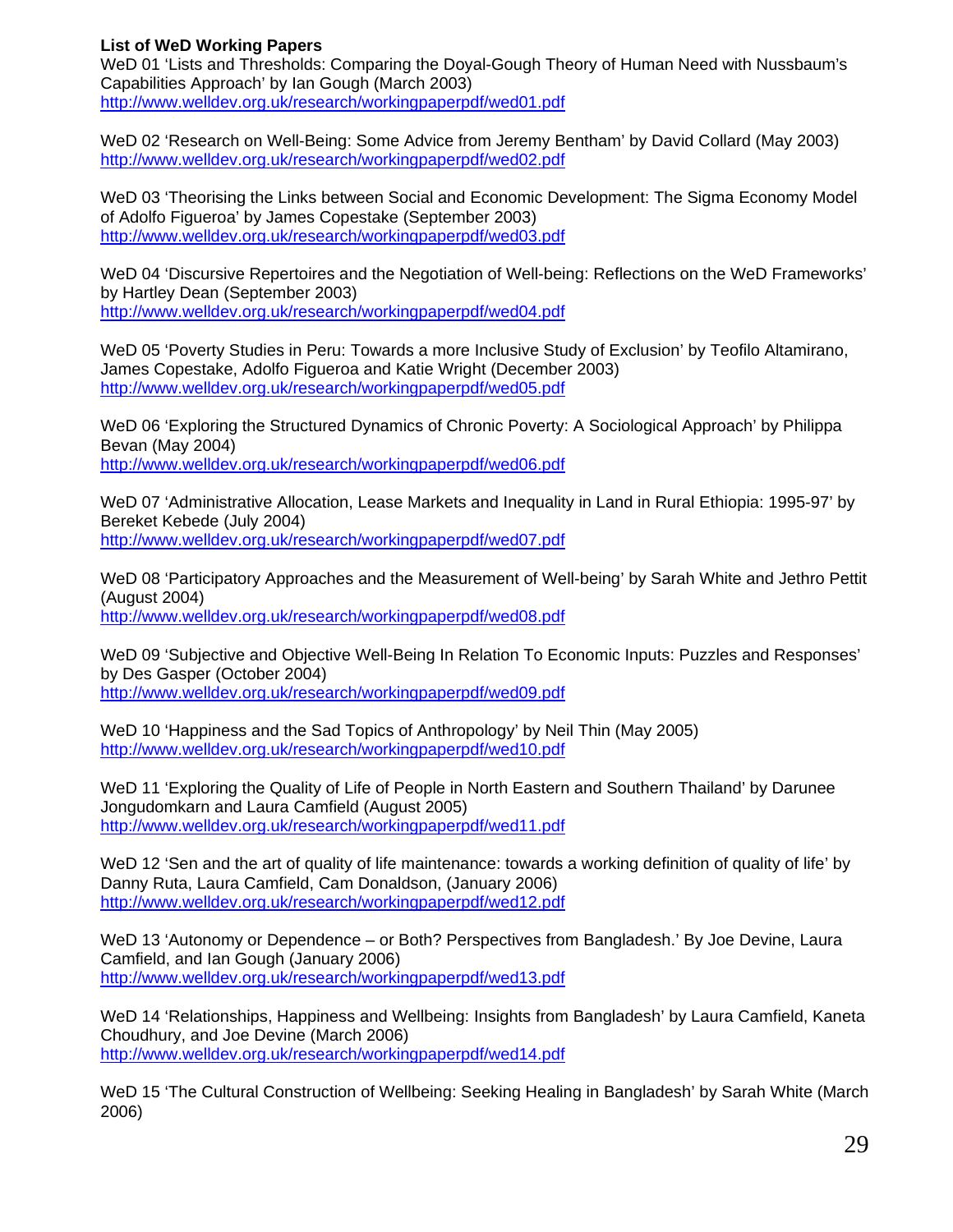http://www.welldev.org.uk/research/workingpaperpdf/wed15.pdf

WeD 16 'Exploring the relationship between happiness, objective and subjective well-being: Evidence from rural Thailand' by Mònica Guillén Royo and Jackeline Velazco (March 2006) http://www.welldev.org.uk/research/workingpaperpdf/wed16.pdf

WeD 17 'Measuring wealth across seven Thai communities' by Richard Clarke (April 2006) http://www.welldev.org.uk/research/workingpaperpdf/wed17.pdf

WeD 18 'Public Goods, Global Public Goods and the Common Good' by Séverine Deneulin and Nicholas Townsend (September 2006) http://www.welldev.org.uk/research/workingpaperpdf/wed18.pdf

WeD 19 'Theorising wellbeing in international development' by Ian Gough, J. Allister McGregor and Laura Camfield (September 2006) http://www.welldev.org.uk/research/workingpaperpdf/wed19.pdf

WeD 20 'Researching wellbeing: From concepts to methodology' by J. Allister McGregor (September 2006)

http://www.welldev.org.uk/research/workingpaperpdf/wed20.pdf

WeD 21 'Multiple Dimensions of Social Assistance: The Case of Peru's 'Glass of Milk' Programme' by James Copestake (September 2006) http://www.welldev.org.uk/research/workingpaperpdf/wed21.pdf

WeD 22 'Using Security to Indicate Wellbeing 'by Geof Wood (October 2006) http://www.welldev.org.uk/research/workingpaperpdf/wed22.pdf

WeD 23 'Wellbeing, Livelihoods and Resources in Social Practice' by Sarah White and Mark Ellison (October 2006) http://www.welldev.org.uk/research/workingpaperpdf/wed23.pdf

WeD 24 'Poverty and Exclusion, Resources And Relationships: Theorising The Links Between Economic And Social Development' by James Copestake (October 2006) http://www.welldev.org.uk/research/workingpaperpdf/wed24.pdf

WeD 25 'Researching Wellbeing Across The Disciplines: Some Key Intellectual Problems And Ways Forward' by Philippa Bevan (October 2006) http://www.welldev.org.uk/research/workingpaperpdf/wed25.pdf

WeD 26 'The Why and How of Understanding 'Subjective' Wellbeing: Exploratory work by the WeD group in four developing countries' by Laura Camfield (December 2006) http://www.welldev.org.uk/research/workingpaperpdf/wed26.pdf

WeD 27 'Conducting Focus Group Research across Cultures: Consistency and Comparability' by Janet Mancini Billson (December 2006) http://www.welldev.org.uk/research/workingpaperpdf/wed27.pdf

WeD 28 'Asking people what they want or telling them what they 'need'? Contrasting *A Theory of Human Need* with local expressions of goals' by Tom Lavers (February 2007) http://www.welldev.org.uk/research/workingpaperpdf/wed28.pdf

WeD 29 'Labels, Welfare Regimes and Intermediation: Contesting Formal Power' by Geof Wood (March 2007)

http://www.welldev.org.uk/research/workingpaperpdf/wed29.pdf

WeD 30 'Structures, Regimes and Wellbeing' by Julie Newton (March 2007)